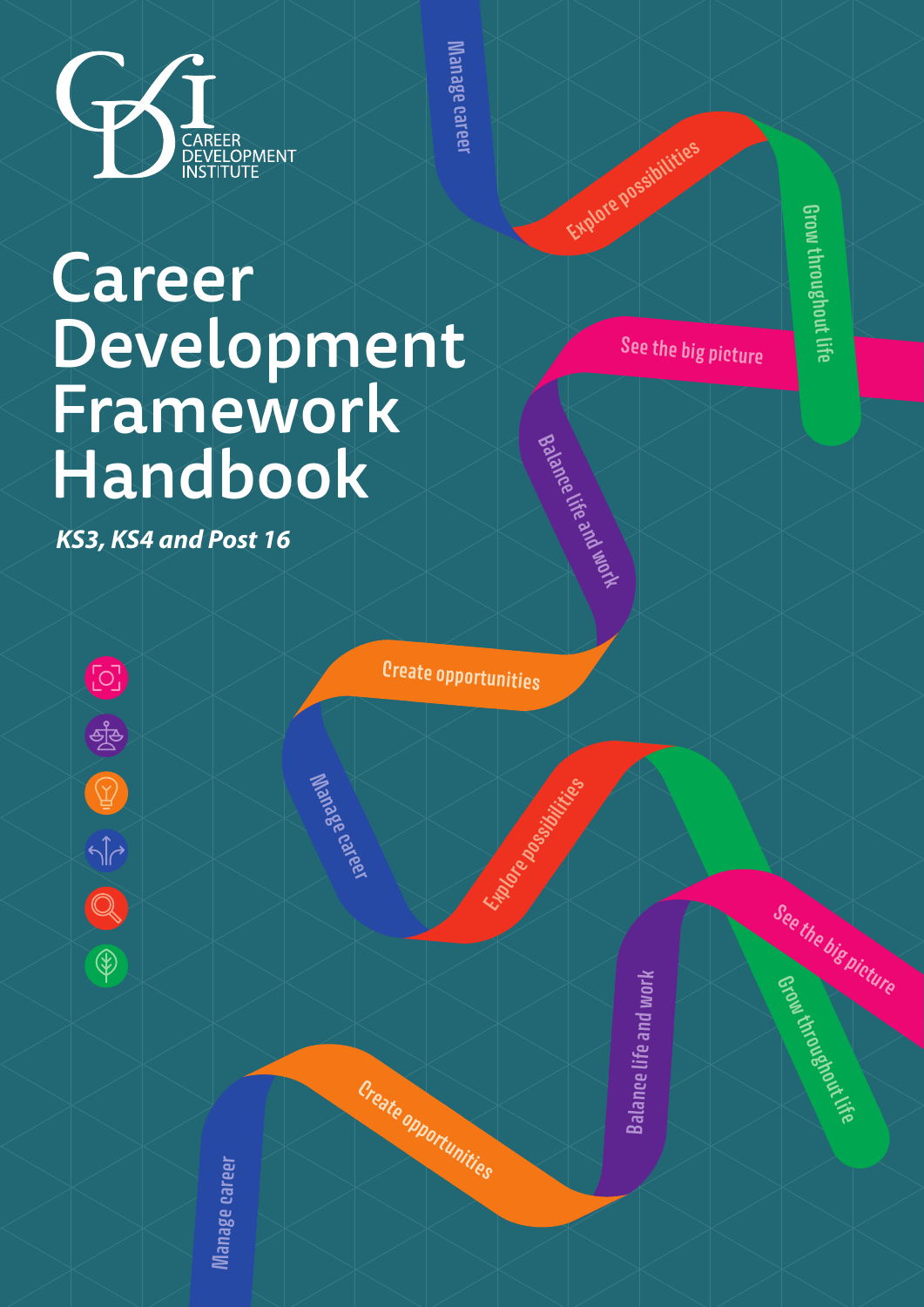## **Introduction**



#### **The challenges ahead**

This new framework from the Career Development Institute (CDI) is the outcome of a radical rethink of the aims and intended outcomes of careers programmes in schools and colleges. It is an urgently needed response to the exceptional challenges facing us including:

- the Covid-19 pandemic which will affect the prospects of young people in the years ahead
- the climate emergency which poses pressing questions relating to sustainable living, working and economic development
- the need to continue to focus on issues of fairness, diversity and inclusion for individuals and communities
- the resetting of the UK's relationships with the European Union and other parts of the world which has implications for the education and labour market opportunities of young people.

The framework will help schools and colleges to be even more ambitious in developing and improving their careers programmes; but it also needs a strong response from government, business and key stakeholders in the education system. The CDI is delighted that so many organisations have already endorsed the new framework.

#### **The sections of the handbook**

This handbook is in three sections:

- 'The Framework' is an overview describing the six learning areas and their associated learning aims
- 'Using the framework' suggests ways of using the framework for writing learning outcomes, planning and developing the curriculum, designing teaching and learning, assessing learning and evaluating and assuring the quality of the careers programme
- 'Useful links and resources' includes examples and links to related resources.

#### **Background to the new framework**

This new framework supersedes the *CDI Framework for Careers, Employability and Enterprise Education 7-19* (2015, 2018, 2020) and its predecessor the *ACEG Framework* (2013). Users of these frameworks will find that the advice and suggestions that have continuing relevance have been incorporated in this new handbook.

A full description of the research that underpins the CDI Career Development Framework, along with other resources to support the Framework is available on the CDI website at https://www.thecdi.net/Careers-Framework.

**"**

*We welcome the CDI's Career Development Framework. The Framework recognises the importance of high-quality, structured careers programmes and also acknowledges the value of the skills, knowledge and attitudes that individuals need to have a positive career. The Framework sets out what knowledge, skills and capabilities career learning is seeking to foster and provides a useful resource that schools and colleges can use in the design and delivery of their career development programmes."*

**Department for Education**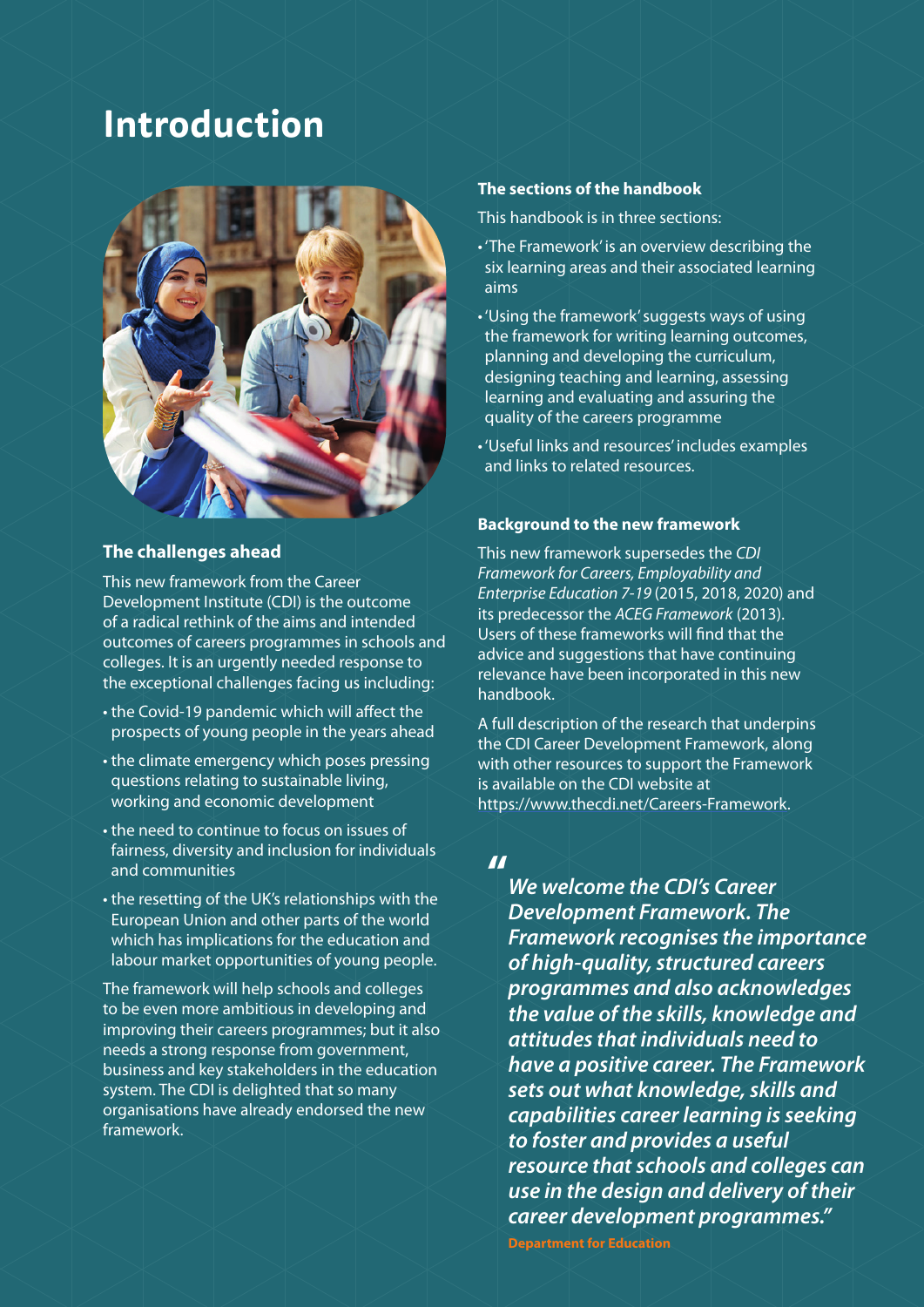## **Contents**



## **3 Useful links and resources <sup>23</sup>**

#### **Acknowledgements**

The CDI would like to thank Professor Tristram Hooley for his work on developing the new framework and the members of the Community of Interest for Careers Education (Kath Wright, Anthony Barnes, John Ambrose, David Andrews, Janet Colledge, Mark Fox, Claire Nix, Kate Owen) and Marie Jobson (Coice member) and Rachel Green from the Careers & Enterprise Company for their contributions to the writing of the handbook.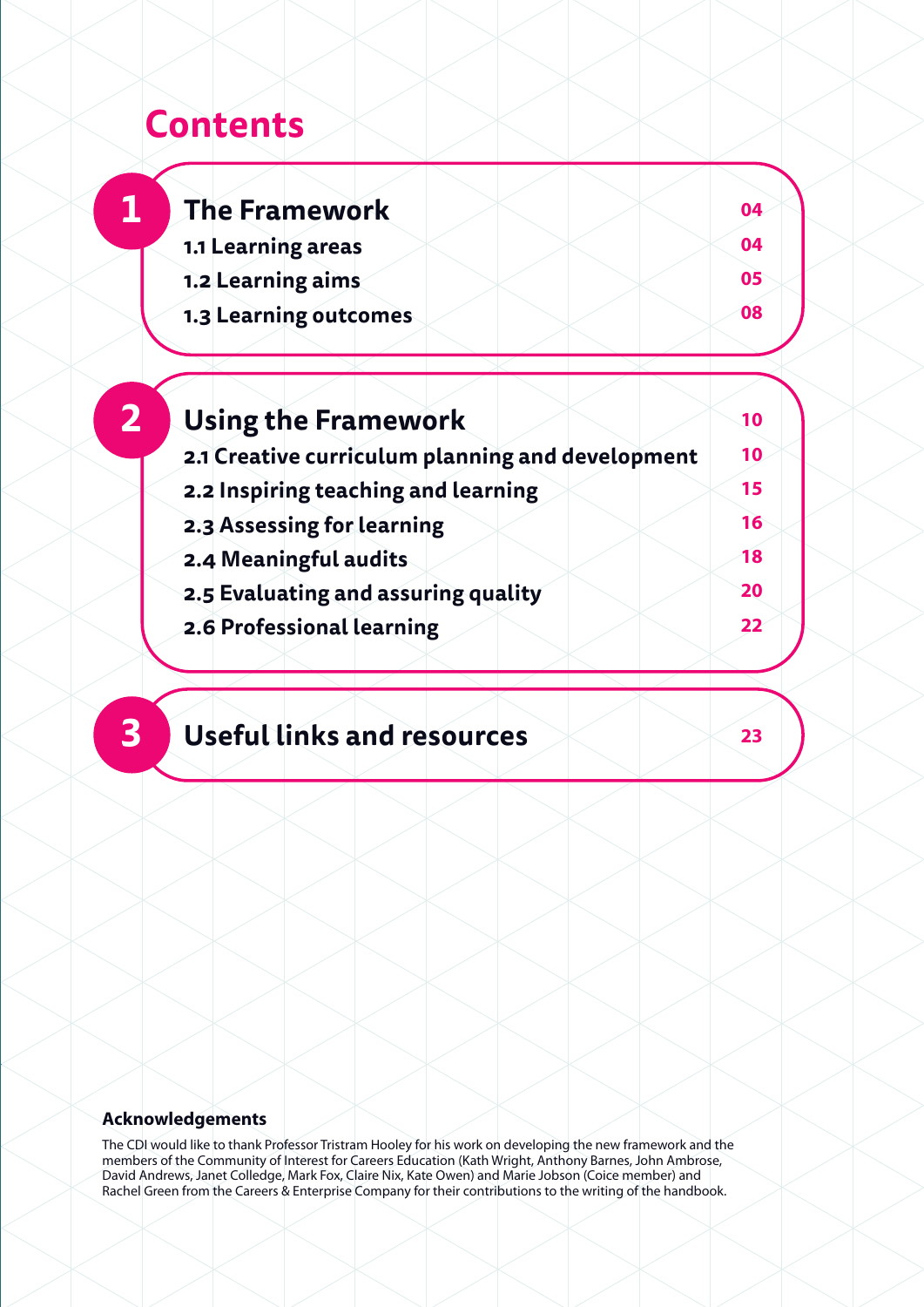# **1 The Framework**

### **1.1 Learning areas**

**The six learning areas for lifelong career development are:**

### Grow throughout life

**Grow throughout life by learning and reflecting on yourself, your background, and your strengths.**

### Explore possibilities

**Explore the full range of possibilities open to you and learn about**  recruitment processes and the culture of different workplaces.

#### Manage career

**Manage your career actively, make the most of opportunities and learn from setbacks.**

#### Create opportunities

**Create opportunities by being proactive and building positive relationships with others.**

### Balance life and work

**Balance your life as a worker and/or entrepreneur with your wellbeing, other interests and your involvement with your family and community.**



### See the big picture

**See the big picture by paying attention to how the economy, politics and society connect with your own life and career.**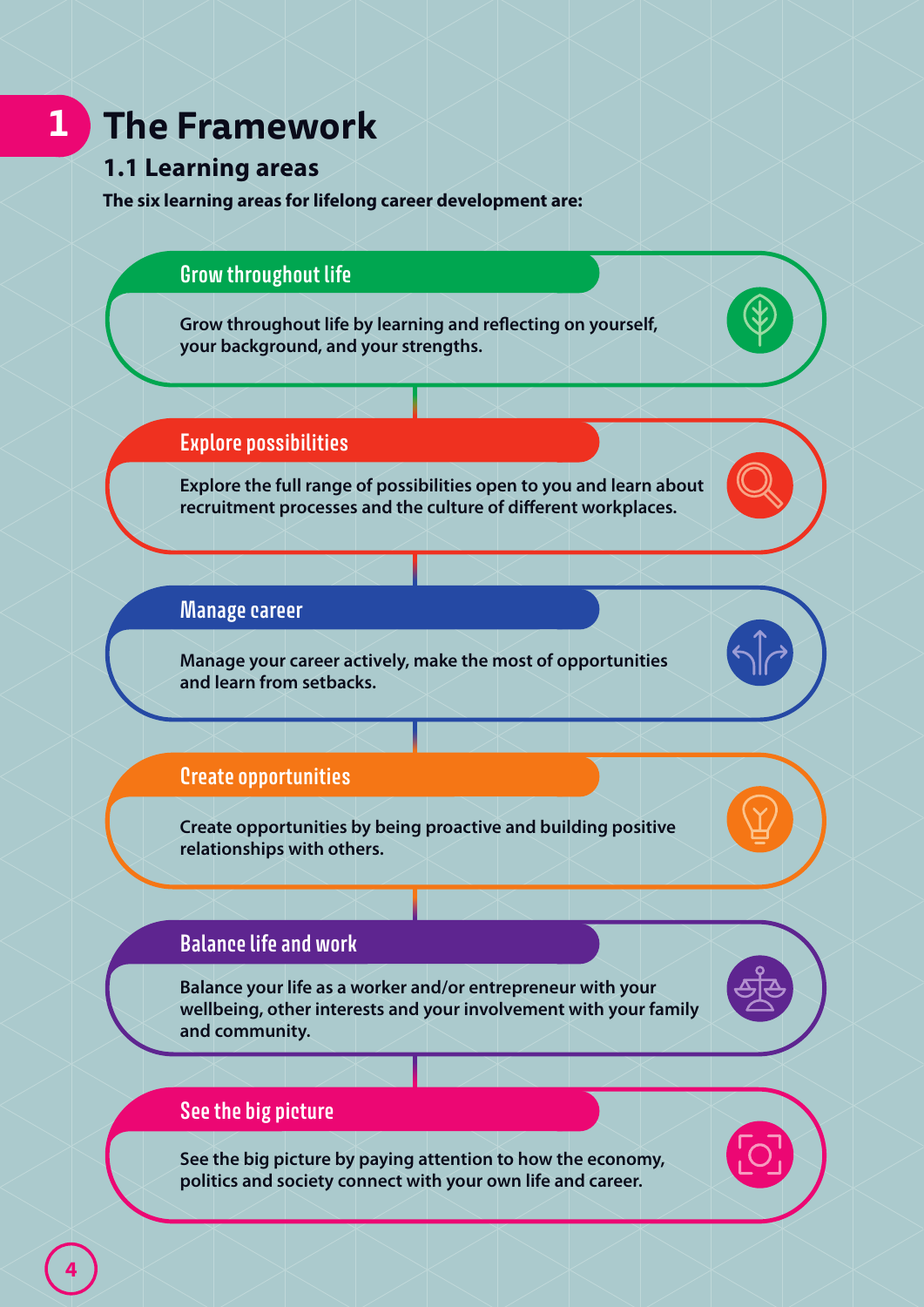## **1.2 Learning aims**

Learning aims are broad constructs relating to learning intentions. The table shows learning areas and learning aims that are appropriate at Key Stage 3, Key Stage 4 and Post 16.



**Grow throughout life by learning and reflecting on yourself, your background, and your strengths**

#### **Key Stage 3**

being aware of the sources of help and support available and responding positively to feedback

being aware that learning, skills and qualifications are important for career

being willing to challenge themselves and try new things

recording achievements

being aware of heritage, identity and values

#### **Key Stage 4**

responding positively to help, support and feedback

positively engaging in learning and taking action to achieve good outcomes

recognising the value of challenging themselves and trying new things

reflecting on and recording achievements, experiences and learning

considering what learning pathway they should pursue next

reflecting on their heritage, identity and values

#### **Post 16**

actively seeking out help, support and feedback

taking responsibility for their learning and aiming high

seeking out challenges and opportunities for development

reflecting on and recording achievements, experiences and learning and communicating them to others

planning their next steps in learning and work

discussing and reflecting on the impact of heritage, identity and values



#### **Explore** possibilities

**Explore the full range of possibilities open to you and learn about recruitment processes and the culture of different workplaces**

#### **Key Stage 3**

being aware of the range of possible jobs

identifying common sources of information about the labour market education system

being aware of the main learning pathways (e.g. university, college and apprenticeships)

being aware that many jobs require learning, skills and minimum qualifications

being aware of the range of different sectors and organisations where they can work

being aware of the range of ways that organisations undertake recruitment and selection

#### **Key Stage 4**

considering what jobs and roles are interesting

researching the labour market and the education system

recognising the main learning pathways and considering which one they want to follow and how they will access and succeed in it

researching the learning and qualification requirements for jobs and careers that they are interested in

researching the range of workplaces and what it is like to work there

researching how recruitment and selection processes work and what they need to do to succeed in them

#### **Post 16**

developing a clear direction of travel in their career and actively pursuing this

actively seeking out information on the labour market and education system to support their career

having a clear understanding of the learning pathways and qualifications that they will need to pursue their career

actively researching and reflecting on workplaces, workplace culture and expectations

analysing and preparing for recruitment and selection processes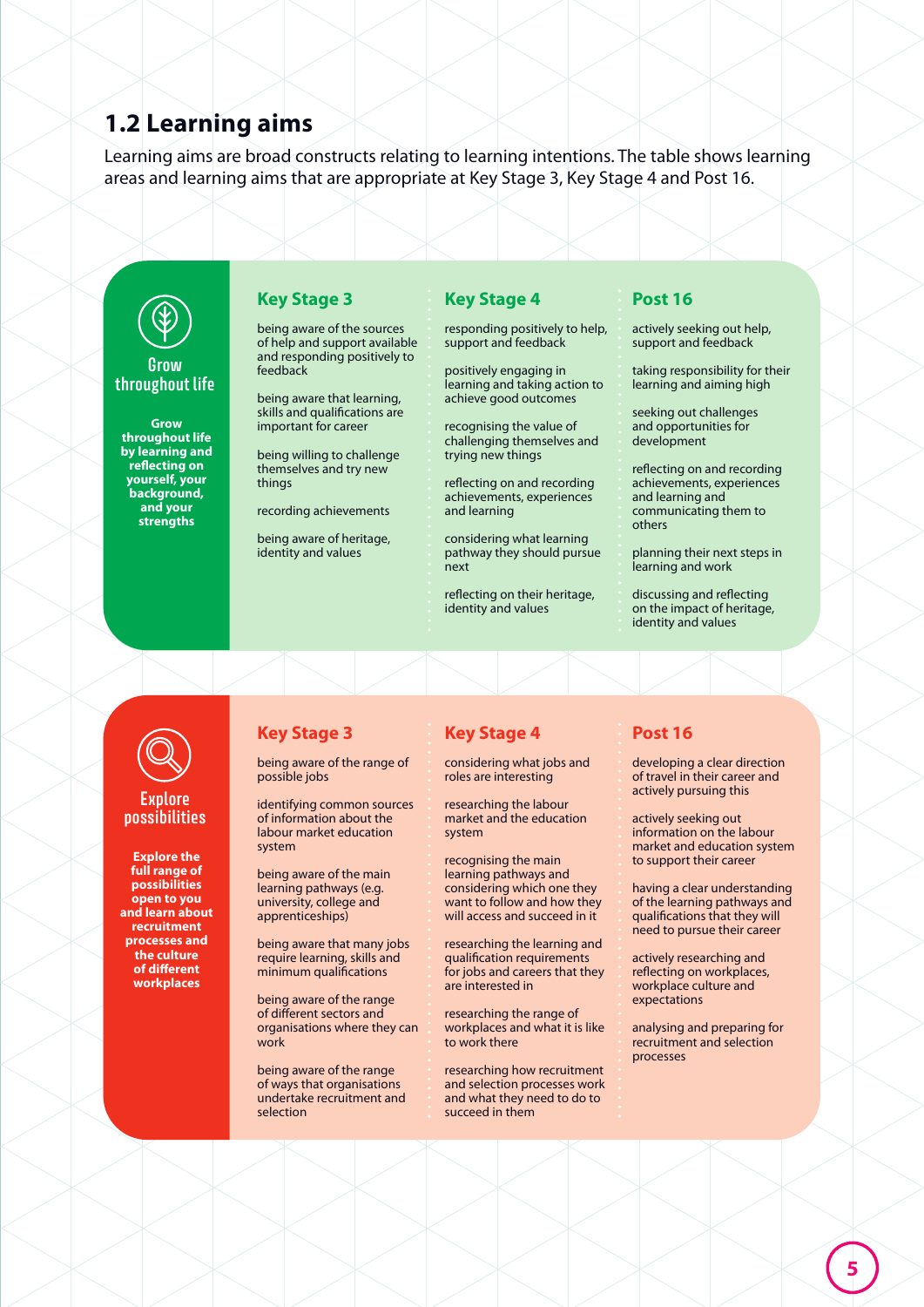*The Skills Builder Partnership welcomes the new CDI Framework as a clear, tangible way to ensure that students are building the career management skills that they need as part of a broad and balanced curriculum. "*

**Tom Ravenscroft (CEO), Skills Builder Partnership**



**"**

Manage career

**Manage your career actively, make the most of opportunities and learn from setbacks**

#### **Key Stage 3**

being aware that career describes their journey through life, learning and work

looking forward to the future

imagining a range of possibilities for themselves in their career

being aware that different jobs and careers bring different challenges and rewards

managing the transition into secondary school and preparing for choosing their GCSEs

learning from setbacks and challenges

#### **Key Stage 4**

recognising the different ways in which people talk about career and reflecting on its meaning to them

building their confidence and optimism about their future

making plans and developing a pathway into their future

considering the risks and rewards associated with different pathways and careers

taking steps to achieve in their GCSEs and make a decision about their post-16 pathway

thinking about how they deal with and learn from challenges and setbacks

#### **Post 16**

being able to describe the concept of career and say what it means to them

building their confidence and optimism about their future and acting on it

actively planning, prioritising and setting targets for their future

considering the risks and rewards of different pathways and career and deciding between them

managing the transition into the post-16 learning context and preparing for post-18 transitions

being proactive about being resilient and learning from setbacks



#### Create opportunities

**Create opportunities by being proactive and building positive relationships with others**

### **Key Stage 3**

developing friendships and relationships with others

being aware that it is important to take initiative in their learning and life

being aware that building a career will require them to be imaginative and flexible

developing the ability to communicate their needs and wants

being able to identify a role model and being aware of the value of leadership

being aware of the concept of entrepreneurialism and self-employment

### **Key Stage 4**

developing friendships and relationships and reflecting on their relationship to their career

starting to take responsibility for making things happen in their career

being able to reflect on and change their career ideas and the strategies that they are pursuing to achieve them

being willing to speak up for themselves and others

being able to discuss roles models and reflect on leadership

researching entrepreneurialism and selfemployment

#### **Post 16**

building and maintaining relationships and networks within and beyond the school

being proactive about their life, learning and career

being creative and agile as they develop their career pathway

representing themselves and others

acting as a leader, role model or example to others

considering entrepreneurialism and self-employment as a career pathway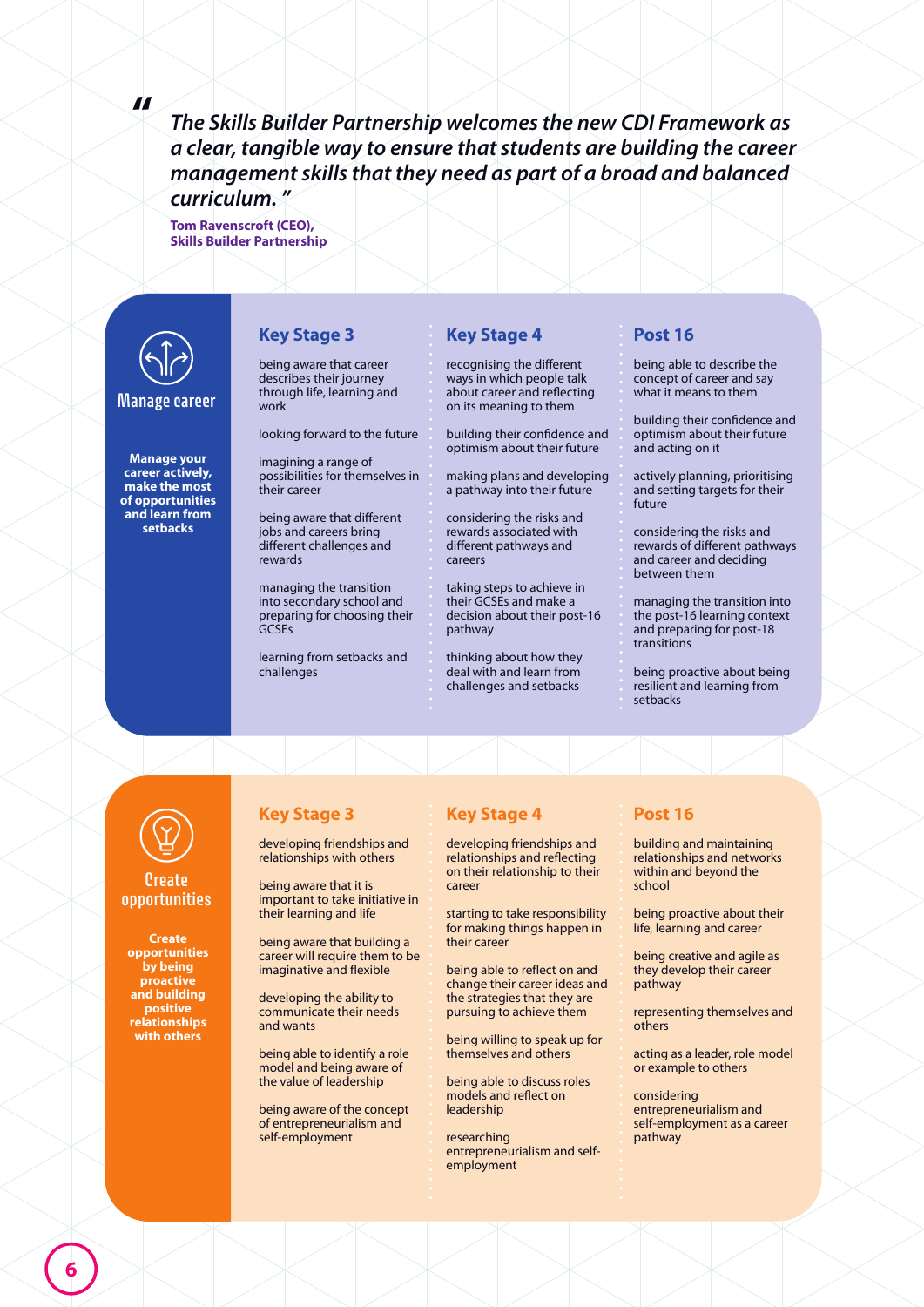

#### Balance life and work

**Balance your life as a worker and/ or entrepreneur with your wellbeing, other interests and your involvement with your family and community**

#### **Key Stage 3**

being aware of the concept of work-life balance

being aware that physical and mental wellbeing are important

being aware of money and that individuals and families have to actively manage their finances

being aware of the ways that they can be involved in their family and community

being aware of different life stages and life roles

being aware of rights and responsibilities in the workplace and in society

recognising the injustices caused by prejudice, stereotypes and discrimination in learning and workplaces

#### **Key Stage 4**

reflecting on the different ways in which people balance their work and life

reflecting on their physical and mental wellbeing and considering how they can improve these

recognising the role that money and finances will play, in the decisions that they make and, in their life and career

recognising the role that they play in their family and community and considering how that might shape their career

considering how they want to move through different life stages and manage different life roles

developing knowledge of rights and responsibilities in the workplace and in society

identifying what they can do, individually and with others, to challenge prejudice, stereotyping and discrimination in learning and workplaces

#### **Post 16**

planning for the kind of balance of work and life that they want

taking action to improve their physical and mental wellbeing

beginning to manage their own money and plan their finances (e.g. thinking about student loans)

actively shaping their involvement in their family and community as part of their career planning

planning for different life stages and considering the different life roles that they want to play

being aware of their role in ensuring rights and responsibilities in the workplace and in society

taking action to challenge prejudice, stereotypes and discrimination in learning and workplaces when they encounter them



#### See the big picture

**See the big picture by paying attention to how the economy, politics and society connect with your own life and career**

#### **Key Stage 3**

being aware of a range of different media, information sources and viewpoints

being aware that there are trends in local and national labour markets

being aware that trends in technology and science have implications for career

being aware of the relationship between career and the natural environment

being aware of the relationship between career, community and society

being aware of the relationship between career, politics and the economy

#### **Key Stage 4**

evaluating different media, information sources and viewpoints

exploring local and national labour market trends

exploring trends in technology and science

exploring the relationship between career and the environment

exploring the relationship between career, community and society

exploring the relationship between career, politics and the economy

#### **Post 16**

evaluating different media, information sources and viewpoints and reflecting on the best way to get information for their career

exploring and responding to local and national labour market trends

exploring and responding to trends in technology and science

exploring and responding to the relationship between career and the environment

exploring and responding to the relationship between career, community and society

exploring and responding to the relationship between career, politics and the economy

**7**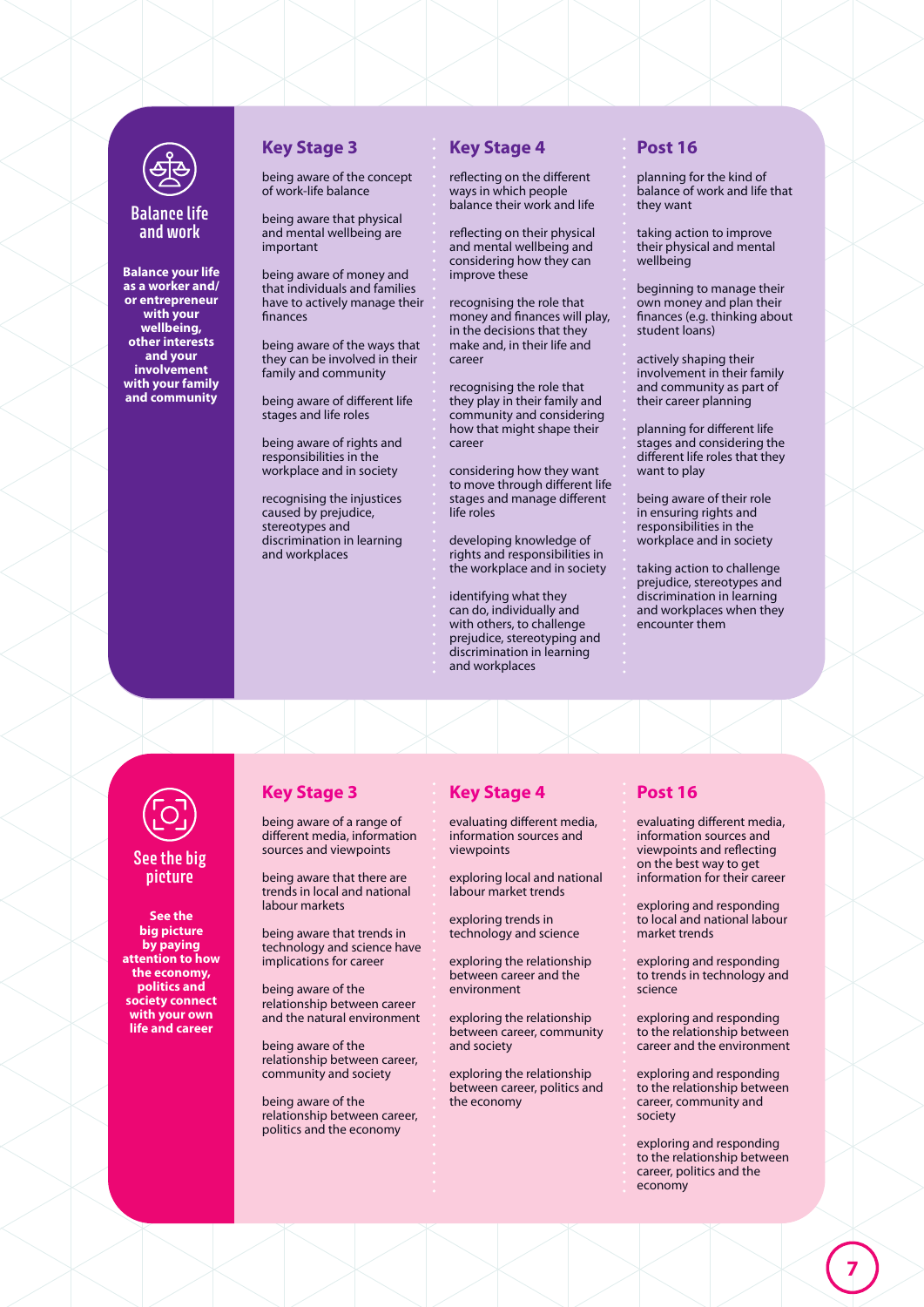## **1.3 Learning outcomes**

#### **What are learning outcomes for?**

The learning aims in the framework will help schools and colleges to write specific learning outcomes that relate to actual learning and teaching provision, e.g. the overall programme, a scheme of work or a single activity or session. When composing learning outcome statements, it is important to remember that their purpose is to accurately describe what learners will be expected to know, understand and be able to do. Sharing the outcome statements with learners helps them to recognise what they can achieve.

Learning outcomes help schools and colleges to design appropriate forms of assessment for verifying that the desired learning has taken place. Outcomes also enable schools and colleges to evaluate and improve their careers programmes.

#### **How to use learning outcomes**

Care is needed when using learning outcomes as a measure. When choosing what outcomes to focus on, it is important to think about what really matters in careers education. Learning outcomes should be about learning, not about completing tasks! The evidence base for what is important and what works is growing all the time. The Careers & Enterprise Company's '*What Works…'* series is a good place to start.

Students' prior learning, ability and attainment need to be taken into account. End of key stage expectations illustrate the point. The national expectation that students will achieve level 2 qualifications at age 16 (e.g. GCSE grades 9-4) and level 3 qualifications at age 18 (e.g. GCE A level grades A\*-E) are goals but only about 70% of 16-year-olds achieve level 2 qualifications and 60% of 19-year-olds achieve level 3 qualifications (https://www.fenews. co.uk/fevoices/42369-levelling-up-more-16- 18-year-olds). So, one size does not fit all. Where necessary, learning outcomes need to be adapted for individuals with special and additional needs.

It can also be a mistake to be too prescriptive about the learning outcomes that can be

achieved from a learning episode. A restricted approach to the learning goals of a session can mean that the teacher or adviser misses significant incidental and non-formal learning that is taking place. Students can record this learning for themselves and/or the teacher/ adviser can adapt their assessment plans to capture it.

#### **How to write learning outcomes**

This handbook suggests a straightforward template for writing learning outcome statements that address the learner directly. Learning outcome statements should have:

- *a stem* giving the context, environment or focus of the learning intervention, *e.g. This Year 11 unit on options at 16+ will enable you to...'*
- *an active verb* expressing a cognitive or behavioural skill, *e.g. 'decide…'*
- *an out-turn or output* that can be assessed, *e.g. 'between the options open to you.'*

This format will help you to write learning outcomes which are 'SMART', i.e.:

- **specific** and focused on a single, clear and explicit intention or objective, *e.g. 'By the end of this Year 12 unit exploring the future of work, you will be able to discuss the potential impact of artificial intelligence (AI) on jobs in the future'.*
- observable and **measurable**. This makes it easier to recognise and collect evidence of achievement, *e.g. 'After your Y9 visit to the leisure centre, you will be able to identify five examples of skills that you need to be a successful personal trainer'.* This outcome could be measured through an assignment or report.
- challenging, but **achievable**. This makes it easier to interest students, *e.g. 'When you have interviewed three visitors to our Year 11 Careers Day, you will be able to explain their views on the importance of teamwork in organisations'*  is more motivating than *'….you will be able to analyse the reasons why teamwork is important.'*
- **relevant**. This ensures that appropriate outcomes are chosen to support the student's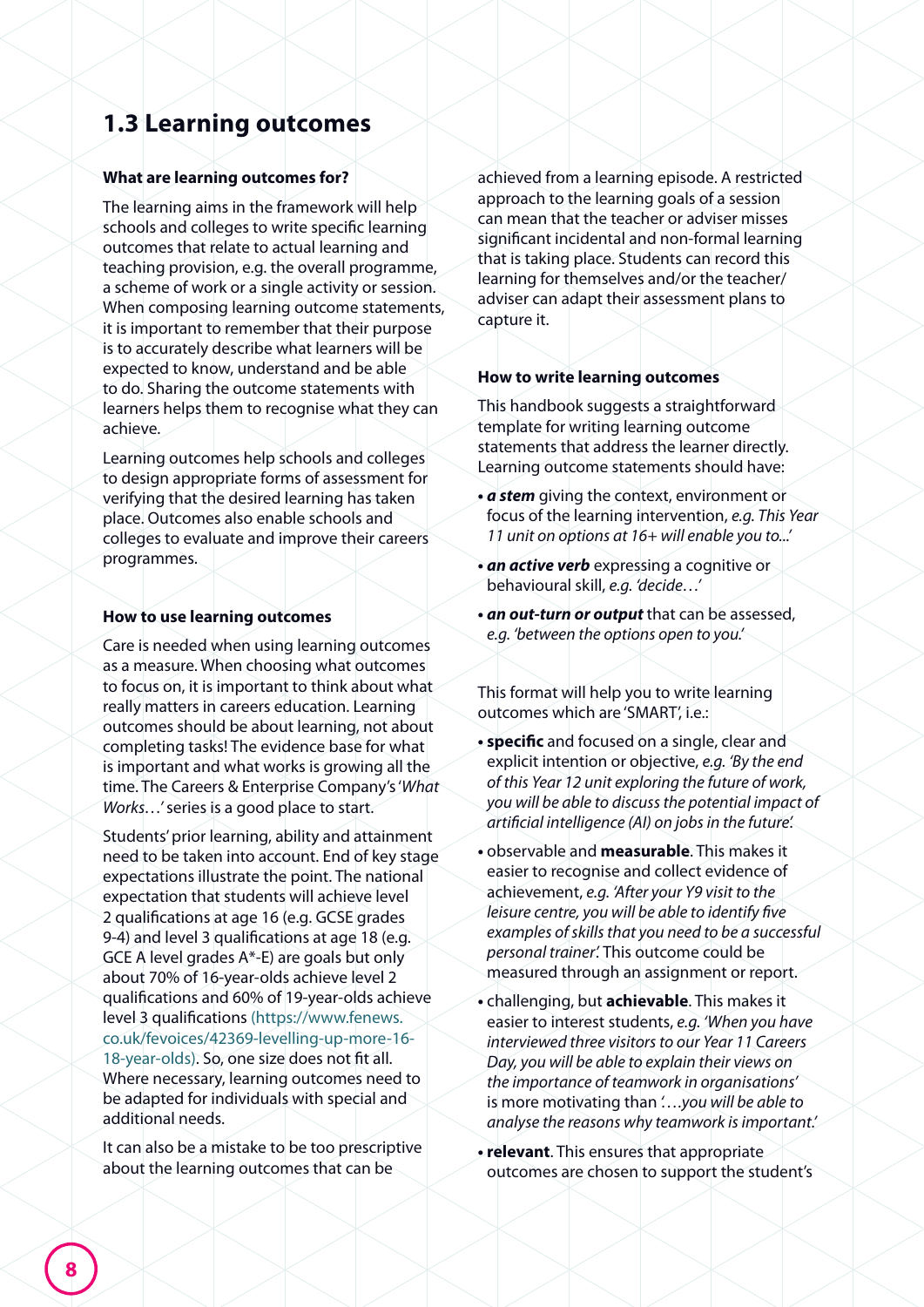career development, *e.g. 'After three sessions using our virtual careers library, you will be able to carry out successful searches on your own'* is better than *'…you will be able to understand the Standard Occupational Classifi cation system'.*  Librarians and careers library monitors may be interested in this but not so much the rank and file of students!

**• time bound.** This ensures that the outcome is achievable during the time allocated to it, *e.g. 'By the end of this one-day workshop, you will know how to present yourself positively in applications and interviews'.*

Bloom's taxonomy of educational objectives provides a helpful framework for identifying useful action verbs when writing learning outcomes. The taxonomy has been adapted and updated many times. The version below shows six cognitive categories as well as a set of action words that describe attitudes. The cognitive categories are arranged in a hierarchy from simple to more complex learning. The taxonomy can be useful when writing outcomes to show progression in learning between key stages or progression in the development of knowledge and skills in a learning area.

| <b>Learning area</b> |                                           |                                                           | <b>Action verb</b>                        |                          |
|----------------------|-------------------------------------------|-----------------------------------------------------------|-------------------------------------------|--------------------------|
| <b>Knowledge</b>     | Define                                    | Recognise                                                 | Recall                                    | Underline                |
|                      | <b>State</b>                              | Write                                                     | Be aware of                               | Select                   |
| Comprehension        | Identify<br>Justify<br>Select<br>Indicate | Perceive<br><b>Illustrate</b><br>Represent<br><b>Name</b> | Formulate<br>Explain<br>Judge<br>Label    | Classify                 |
| <b>Application</b>   | Predict<br>List<br>Find<br>Show           | Perform<br>Choose<br>Reproduce<br>Compute                 | Use<br>Demonstrate<br>Construct<br>Select | <b>Assess</b><br>Explain |
| <b>Analysis</b>      | Analyse                                   | Criticise                                                 | Compare                                   | Resolve                  |
|                      | Identify                                  | Select                                                    | Contrast                                  | <b>Break down</b>        |
|                      | Conclude                                  | Separate                                                  | Justify                                   | Differentiate            |
| <b>Synthesis</b>     | Combine                                   | Précis                                                    | Organise                                  | Relate                   |
|                      | Restate                                   | Argue                                                     | <b>Derive</b>                             | Generalise               |
|                      | Summarise                                 | <b>Discuss</b>                                            | Select                                    | Conclude                 |
| <b>Evaluation</b>    | Judge                                     | Recognise                                                 | Determine                                 | Defend                   |
|                      | Evaluate                                  | Support                                                   | Criticise                                 | <b>Attack</b>            |
|                      | Avoid                                     | Validate                                                  | Identify                                  | Choose                   |
| <b>Attitude</b>      | Prefer                                    | Be aware of                                               | Accept                                    | Be committed to          |
|                      | <b>Relate to</b>                          | Recognise                                                 | Be motivated to                           | Identify with            |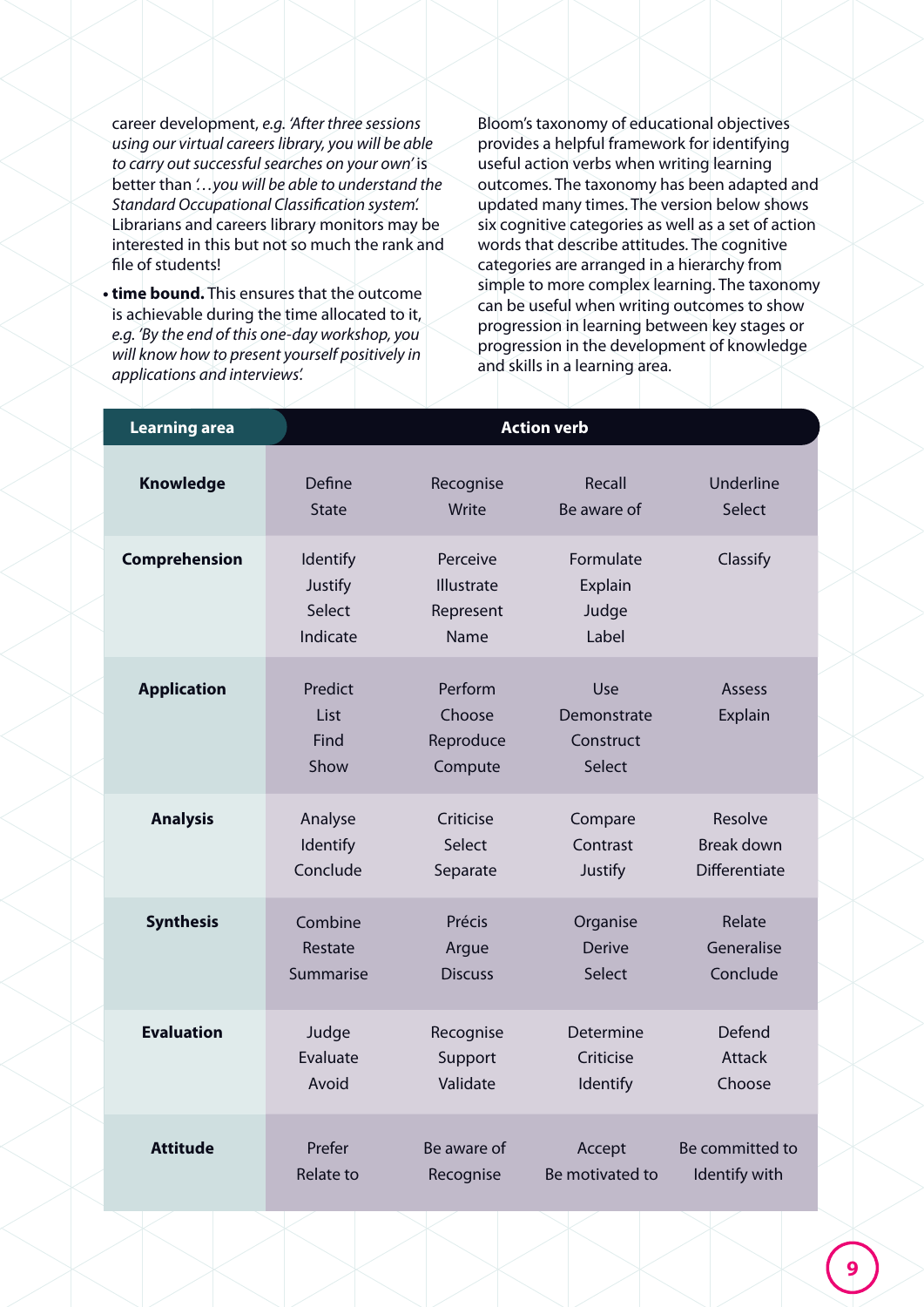## **2 Using the framework 2.1 Creative curriculum planning and development**

#### **Curriculum planning principles**

The curriculum is made up of the knowledge, skills and experiences which the school intends learners to benefit from. The career development framework is designed to support schools and colleges in designing a more ambitious careers programme embedded in the whole curriculum taking into account:

- the context of the school
- the vision and values of the school, e.g. fairness, diversity and inclusion; sustainable development
- the proposed entitlement or offer that has been developed with the active involvement of learners themselves and school stakeholders
- curriculum principles such as breadth and balance, coherence and continuity, sequencing and progression
- authentic, relevant and compelling learning and teaching
- self-evaluation and continuous improvement.

The planning of the proposed entitlement or offer in the careers curriculum needs to start with the six learning areas which are interlinked and need to be revisited in a spiral curriculum at each key stage and post 16.

The model below shows that career learning is triggered by sensory inputs, information and first-hand experiences. These are the building blocks of deeper understanding. Reflecting on learning helps learners to question, analyse and critique what they know and think. Thinking about their thinking is a valuable metacognitive skill. It enables learners to apply what they have learnt to new situations, develop plans and strategies and take action.

The box opposite shows how transition skills and confidence can be developed each time the topic is revisited.

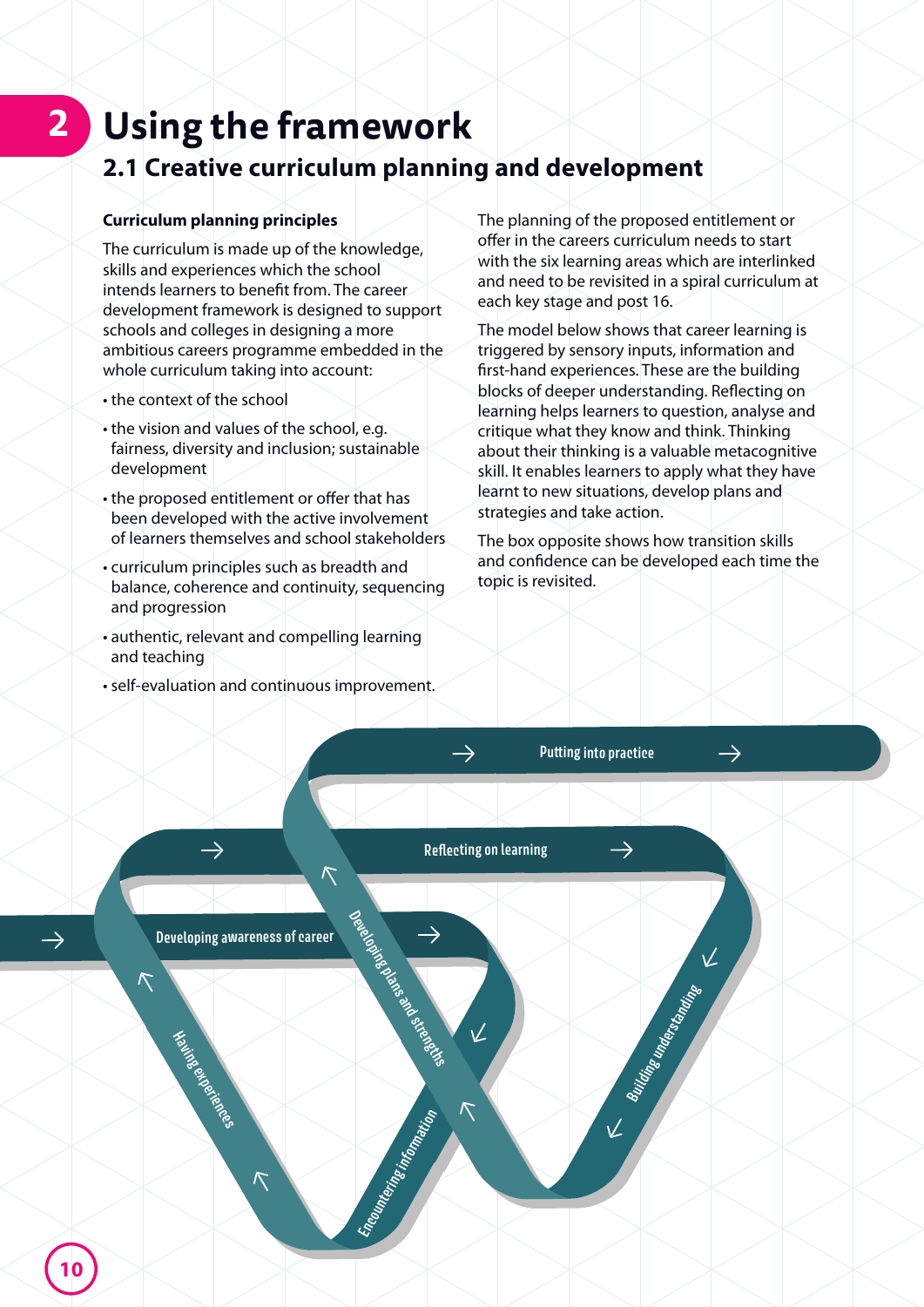#### **Transition skills and confidence – an example**

Transition points are built into the education system in England at 11, 14, 16 and 18.

Understanding how to build transition confidence by preparing well and managing the psychological changes during a transition in order to get through it and grow as a person is a vital life skill. Learners will need to cope with numerous transitions in their lives. In their careers, they may experience many changes of roles and status from starting a new job, getting promoted, being made redundant and taking retirement.

In Year 7, teachers will help learners to reflect on the transition they have just made from primary to secondary school and what they learnt about their experience and their ability to leave their old school behind and respond positively to a change in their lives.

At age 14 learners have the option to select some subjects to study and/or to change schools. When the transition theme is revisited in Year 9, the teacher needs to check what learners remember about the work they did on transitions in Year 7. Parents and carers probably played a large role in the transition to a new school, but now is the time to reinforce learners' growing autonomy and responsibility for their own decisions.

Even more is at stake in the transition at 16. At 14, learners had a limited choice of 2-3 subjects and were probably guided by the school. Now they must make significant, long-term decisions that will affect their career trajectories, for example, whether to choose academic or technical education and training pathways. This is an opportunity to step up the teaching of information-handling, financial capability, wellbeing, self-reliance, decision-making and resilience skills.

At 18, focused work on transitions will need to re-contextualise and strengthen previous skills teaching but also cover new topics such as moving away from home and forging new relationships (personal and with new work colleagues).

#### **Four elements of curriculum provision**

It can be useful to think of the school's careers education and support programme as having four interlinked elements:

#### *1. Separate provision*

This is for the parts of the careers programme that can be delivered more effectively to groups, virtually or face-to-face, through discrete or stand-alone activities such as:

- career-related learning, information and support activities at decision and transition points in the education system, e.g. options at 16+
- large-scale career learning events and experiences which are often provided by suspending the usual timetable, e.g. careers days
- synoptic and review activities helping students to make sense of often disparate and diffuse previous learning experiences, e.g. updating their careers portfolio and talking about it with their tutor or careers adviser

Separate provision can be delivered through careers lessons and sessions, composite courses (e.g. careers units in a PSHE programme), assemblies and tutor time.

#### *2. Integrated provision*

This is for cross-curricular or integrated learning activities which benefit groups of learners by enabling them to relate their general, academic or technical education to their life education (i.e. their learning about well-being, life roles, values and their spiritual, moral, social and cultural development). This approach can improve students' engagement in their education by providing career-related relevance and reallife contexts to illuminate the subjects and courses they are taking. The reciprocal benefit is that it introduces rigour into career learning from harnessing the methods, perspectives and forms of explanation of different subjects. Using history as an example, the box below shows three ways of linking career and subject learning.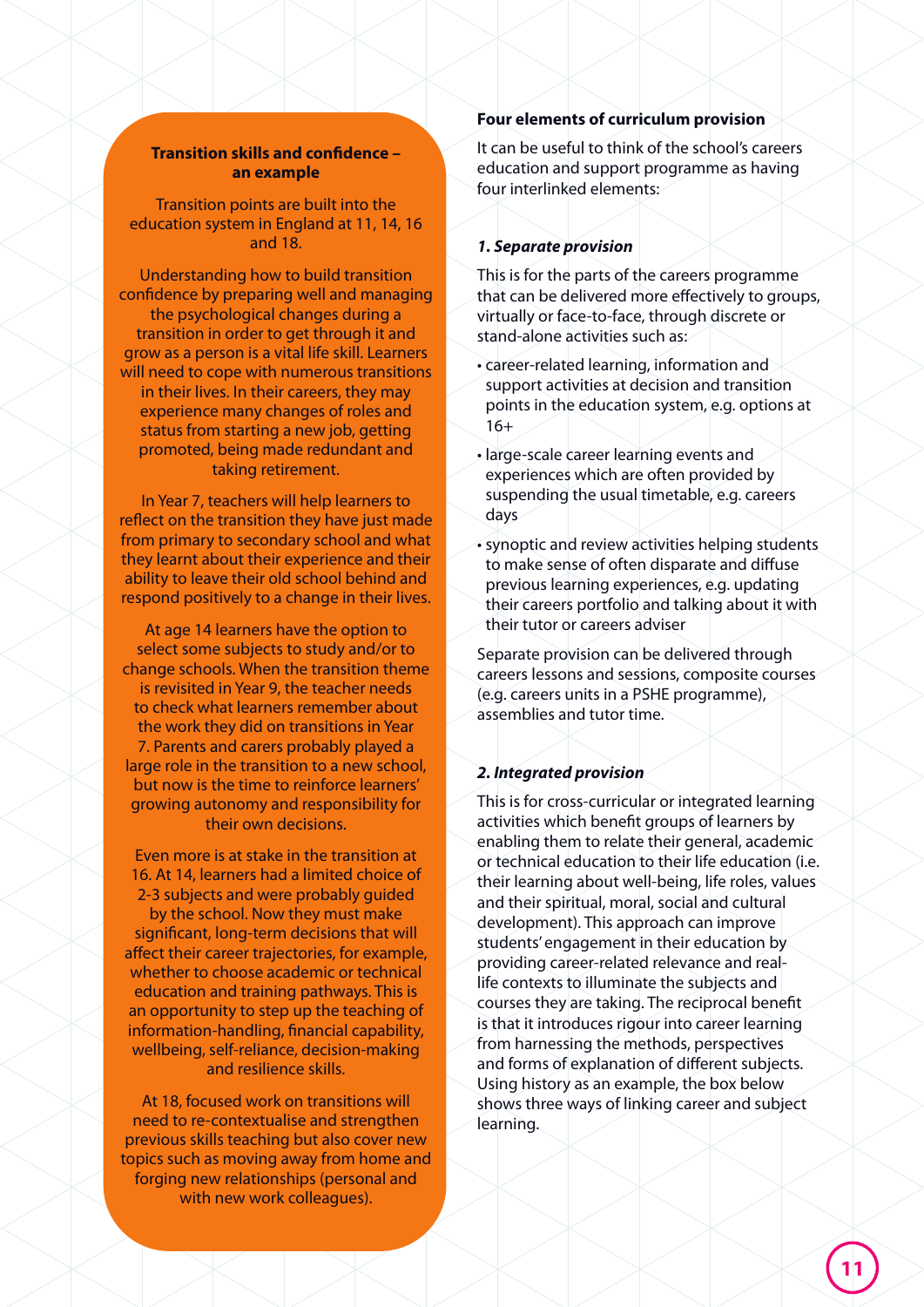#### **History and Careers Education**

*The subject's organising concepts* Thinking about continuity and change when studying any period in the past develops students' historical literacy. The employment of women in domestic service in the nineteenth century, for example, illustrates well the complex mix of continuity (domestic service throughout the period offered girls decent if demanding careers) and change (alternative opportunities opened up for women in teaching and shopwork as the century progressed). Exploring continuity and change in labour market trends is part of 'see the big picture' in the career development framework. Making comparisons between opportunities for women in the nineteenth century and now benefits students in two ways. Not only does it help them to evaluate and judge continuity and change then but it also gives them tools to critically understand what is happening in the current labour market.

#### *The subject's skills*

The skills acquired by history students – sequencing, empathising, questioning, researching, handling different kinds of data, analysing, decision-making, interpreting, presenting – enable them to manage complex information, handle multiple perspectives and develop their own understanding of people and events. These skills help students to become critical consumers of careers information, more aware of their own career story and better manager of their choices and decisions. These are also valuable enterprise and employability skills.

#### *The subject's content*

Creating links between historical and careers topics makes historical learning more accessible to students. A local area study, for example, looking into how work and employment have changed in the locality in the past can provide insights into current employment opportunities. Similarly, when students are studying the lives of individuals or groups they can create more insightful narratives and explanations using the language and concepts that they would use to describe their own and contemporary career patterns and structures.

> **"** *We've consistently advocated the use of the CDI Framework in our national assessment and accreditation criteria for the Quality in Careers Standard."* **Paul A. Chubb MBE (Director), Quality in Careers**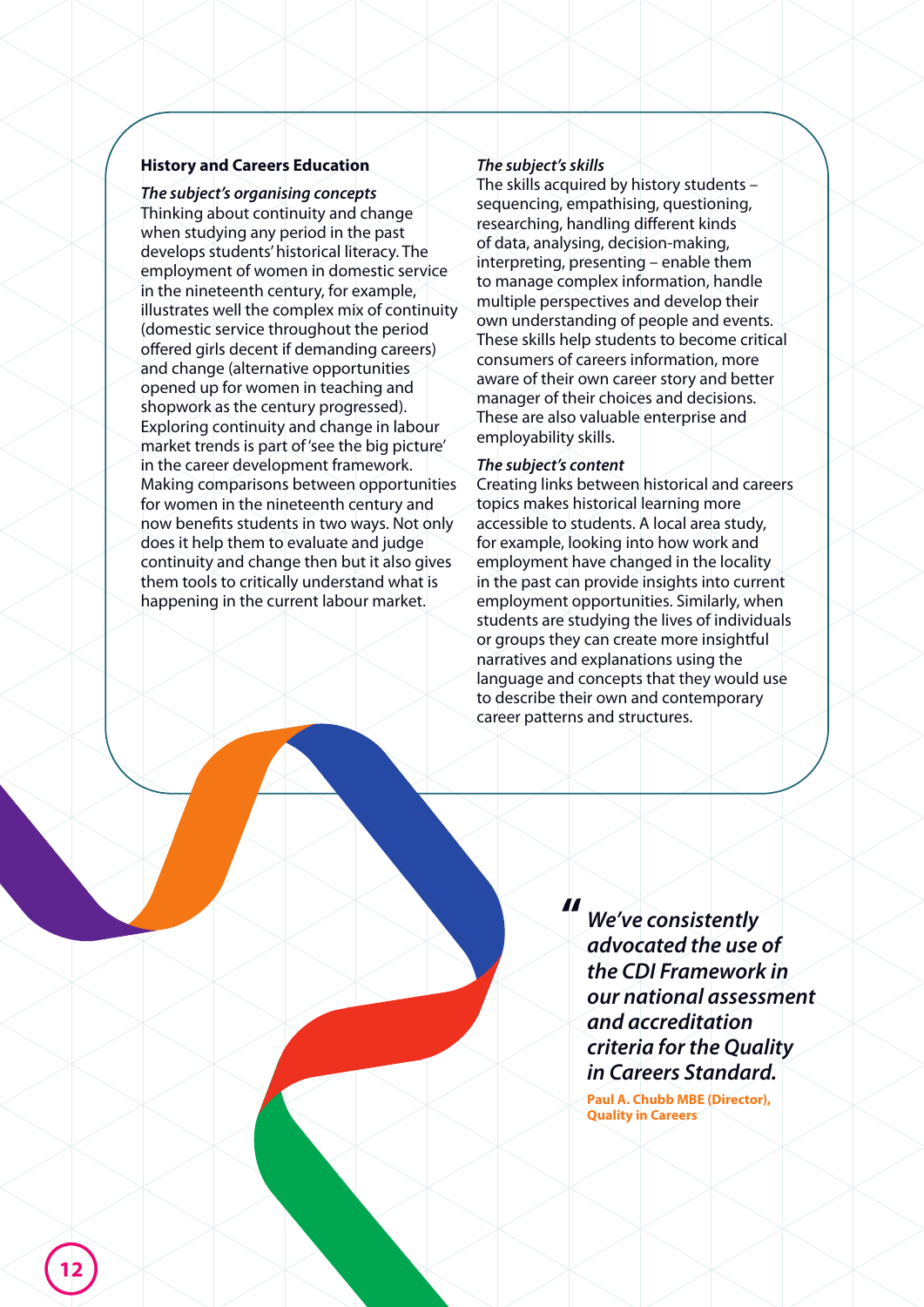The chart below suggests planning tips to help departments link curriculum learning to careers:

|  |  |  | Linking curriculum learning to careers - a guide for departments |  |
|--|--|--|------------------------------------------------------------------|--|
|  |  |  |                                                                  |  |

| <b>Inputs</b>                                                                                                                                   | <b>Tips</b>                                                                                                                                                                                                                                                                                                                                                                                                                                                                                                                                                                                                                                                                                                                                                                                                                                                                                                                                                                                                                |
|-------------------------------------------------------------------------------------------------------------------------------------------------|----------------------------------------------------------------------------------------------------------------------------------------------------------------------------------------------------------------------------------------------------------------------------------------------------------------------------------------------------------------------------------------------------------------------------------------------------------------------------------------------------------------------------------------------------------------------------------------------------------------------------------------------------------------------------------------------------------------------------------------------------------------------------------------------------------------------------------------------------------------------------------------------------------------------------------------------------------------------------------------------------------------------------|
| Lessons<br>e.g.:<br>• Lesson starters<br>• Lesson plenaries<br>• Main activities                                                                | • Spot news items that relate to careers using your subject and turn them into short,<br>motivational lesson starters<br>• Bring out the career relevance of what students have been learning in plenaries, e.g.<br>explain the industrial or business application of a scientific process<br>• Humanise your subject teaching, e.g. emphasise the individuals behind the discoveries<br>and development in your subject as well as the discoveries and development themselves;<br>but don't just focus on the 'greats' in your subject as this can make students feel that they<br>are not good enough to go further. Provide a range of role models<br>• Share information about your own career experiences appropriately<br>· Tell them about the transferable, employability and industry/technical skills they can<br>develop through your subject<br>• Be specific in your planning where career learning outcomes are going to feature in order<br>to avoid overloading students with too many learning objectives |
| Schemes of work e.g.:<br>• the introductory unit/<br>module<br>• the final unit/module<br>• a whole unit/module<br>within the scheme of<br>work | · The careers dimension contextualises subject disciplines and makes them more accessible<br>and relevant, e.g. creating a unit or module to show how engineers in the different<br>branches use scientific knowledge in their work<br>• The introductory session/unit/module is an opportunity to explain the skills that will be<br>developed through the scheme of work and their relevance to everyday life and careers. It<br>needs to be followed up with a reflection/evaluation of the skills learned at the end                                                                                                                                                                                                                                                                                                                                                                                                                                                                                                   |
| Careers-related<br>resources                                                                                                                    | • Before buying textbooks or online resources, review the publishing field and identify<br>those that bring out career relevance well<br>• Work with departmental colleagues and careers staff to develop your own careers-related<br>resources                                                                                                                                                                                                                                                                                                                                                                                                                                                                                                                                                                                                                                                                                                                                                                            |
| Careers-related displays                                                                                                                        | • Refresh displays regularly (unchanged permanent displays lose impact!)<br>• Make displays interactive (e.g. pose questions as captions)<br>• Use TV loops in the school/college foyer<br>• Link displays to annual awareness events that celebrate careers, e.g. National<br>Apprenticeships Week, National Careers Week, Children's Art Week<br>• Involve your students in creating displays<br>• Create playlists and SWAYS to post on your department's web page                                                                                                                                                                                                                                                                                                                                                                                                                                                                                                                                                      |
| Options booklets e.g.:<br>• Year 9 options<br>· Year 11 options                                                                                 | • Departments should deliver a session on taking the subject further and careers using<br>the subject at each decision point (e.g. options and choices at 13+, 16+ and 18+). Timing<br>is critical, i.e. when students are preparing to make the decision such as choices at 16+<br>either at the end of Year 10 or the beginning of Year 11<br>• Go beyond simply listing jobs that use the content of your subject. Show the<br>interdependence of jobs, e.g. historians with archaeologists, archivists, museum curators.<br>Home in on the transferable skills that your subject teaches<br>• Avoid making exaggerated claims about the career value of your subject!                                                                                                                                                                                                                                                                                                                                                  |
| Visitors e.g.:<br>• Alumni<br>• Guest speakers                                                                                                  | • Use virtual meetings platforms to enable you to access a wider range of speakers<br>• Monitor the range of visitors who contribute to the curriculum to ensure diversity<br>• Ask visitors to provide an article about their contribution to the careers programme for<br>the school's newsletter<br>• Use social media to promote and extend access to visitor events                                                                                                                                                                                                                                                                                                                                                                                                                                                                                                                                                                                                                                                   |
| Social media                                                                                                                                    | • Develop a social media strategy with the support of the member of staff who manages<br>your school's social media accounts (e.g. on Twitter and Facebook)                                                                                                                                                                                                                                                                                                                                                                                                                                                                                                                                                                                                                                                                                                                                                                                                                                                                |
| Progress and review                                                                                                                             | · Be a first-in-line helper, i.e. answering questions, feeding back, challenging, advocating,<br>referring them to sources of more specialist help and promoting realistically high<br>aspirations (as appropriate)<br>• Know how to refer students to specialised advice and guidance                                                                                                                                                                                                                                                                                                                                                                                                                                                                                                                                                                                                                                                                                                                                     |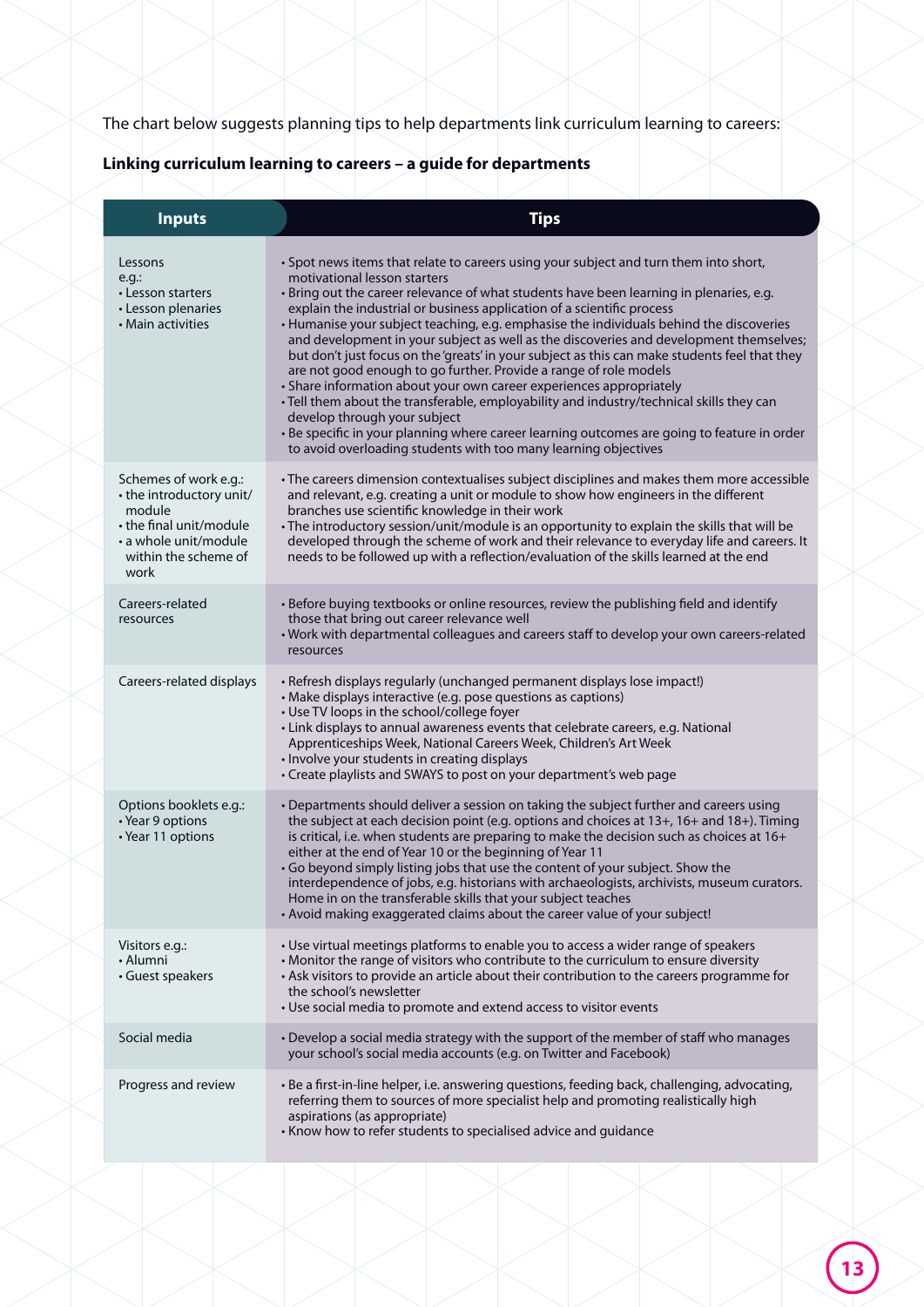#### *3. Personalised provision*

This type of provision refers to individualised learning and support activities such as one-toone meetings with a tutor, mentor or careers adviser; but also personalised help given in a group setting. Personalised provision enables students to meet their own needs and wants, take control of their learning and career journeys and to tell their own career story. It helps individuals to feel valued, confident and engaged in their own learning. School staff and careers advisers use their knowledge of learners as individuals to provide learning and support tailored to how they learn and respond best. Personalised provision also requires and benefits from close co-operation with parents and carers. Approaches related to personalising learning and support include:

- careers interviews
- small group guidance work
- action plan and individual learning plan meetings
- target-setting and reviews
- career development portfolio work
- experience of work visits
- mentor visits
- parents' evenings

The CDI provides a range of resources and training to assist school staff and advisers in developing their practice including adherence to the Institute's Code of Ethics and advice on safeguarding.

#### *4. Opt-in provision*

Opt-in provision refers to the enrichment programme which make up part of the learning offer. It includes the co-curricular and extracurricular activities which students choose on the basis of a personal interest such as joining school clubs and societies or taking part in sports, drama and musical activities. It also includes the school's digital and social media activities such as emails, Facebook, Twitter, blogs, online learning materials, webinars, etc.

## **2.2 Inspiring teaching and learning**

The learning aims focus on what really matters in career learning and development. It is important, therefore, to create powerful and compelling career learning environments that will enable learners to realise these aims. The box below shows four inspiring teaching and learning approaches.

| Practice and<br>experience-based<br>learning    | Constructing or making meaning from first-hand activities and experiences offers an authentic<br>and relevant approach to career learning. The emphasis is on active, participative and<br>experiential learning includes role plays, games, simulations, interacting with visitors, visits, work<br>experience and work shadowing. Some activities can be organised virtually or remotely.                                                                                                                                                                                                                                                                                                                                                                                                                                                                                                                                                                                                                                          |
|-------------------------------------------------|--------------------------------------------------------------------------------------------------------------------------------------------------------------------------------------------------------------------------------------------------------------------------------------------------------------------------------------------------------------------------------------------------------------------------------------------------------------------------------------------------------------------------------------------------------------------------------------------------------------------------------------------------------------------------------------------------------------------------------------------------------------------------------------------------------------------------------------------------------------------------------------------------------------------------------------------------------------------------------------------------------------------------------------|
| Dialogic teaching                               | Dialogic teaching promotes higher-level learning and thinking through collaborative talk.<br>Dialogic techniques focus on teachers and students using open questions, answers, feedback,<br>discussion and open-minded listening to complete a learning task together. The emphasis is<br>on shared exploration in small groups and whole-class settings. It is not about competitive,<br>individual debating or the teacher leading students towards the right answers. Methods include<br>Socratic questioning, co-operative learning and the jigsaw classroom.                                                                                                                                                                                                                                                                                                                                                                                                                                                                    |
| <b>Enquiry and</b><br>problem-based<br>learning | Enquiry and problem-based approaches refer to students, individually or in small groups,<br>designing, planning, and carrying out extended projects that lead to a publicly exhibited<br>output such as a product, publication or presentation. The emphasis is on students answering a<br>fundamental question that is important to them such as 'How can we improve job satisfaction<br>at work?"See the Big Picture' is the key area of the framework that is concerned with asking<br>challenging questions.                                                                                                                                                                                                                                                                                                                                                                                                                                                                                                                     |
| Portfolio-based<br>learning                     | A careers portfolio is a collection of work completed by a student to support their career learning<br>and development. It can take multiple forms with some documents, statements, reports,<br>presentations, photos and video clips stored digitally (e.g. in an e-portfolio) and some stored<br>physically in a card folder or ring file. The emphasis is on student-led developmental learning<br>processes. These processes include planning (e.g. creating a careers action plan), collecting<br>and recording (e.g. careers information, results of questionnaires, drafts of CVs and personal<br>statements, exam certificates), selecting (e.g. what information to take to a careers interview)<br>reviewing and reflecting (e.g. assessing progress and setting new goals). Portfolio-based learning<br>has many applications. Students who need additional support, for example, can develop their<br>portfolio with the assistance of staff and use it to prepare for meetings where their future will be<br>discussed. |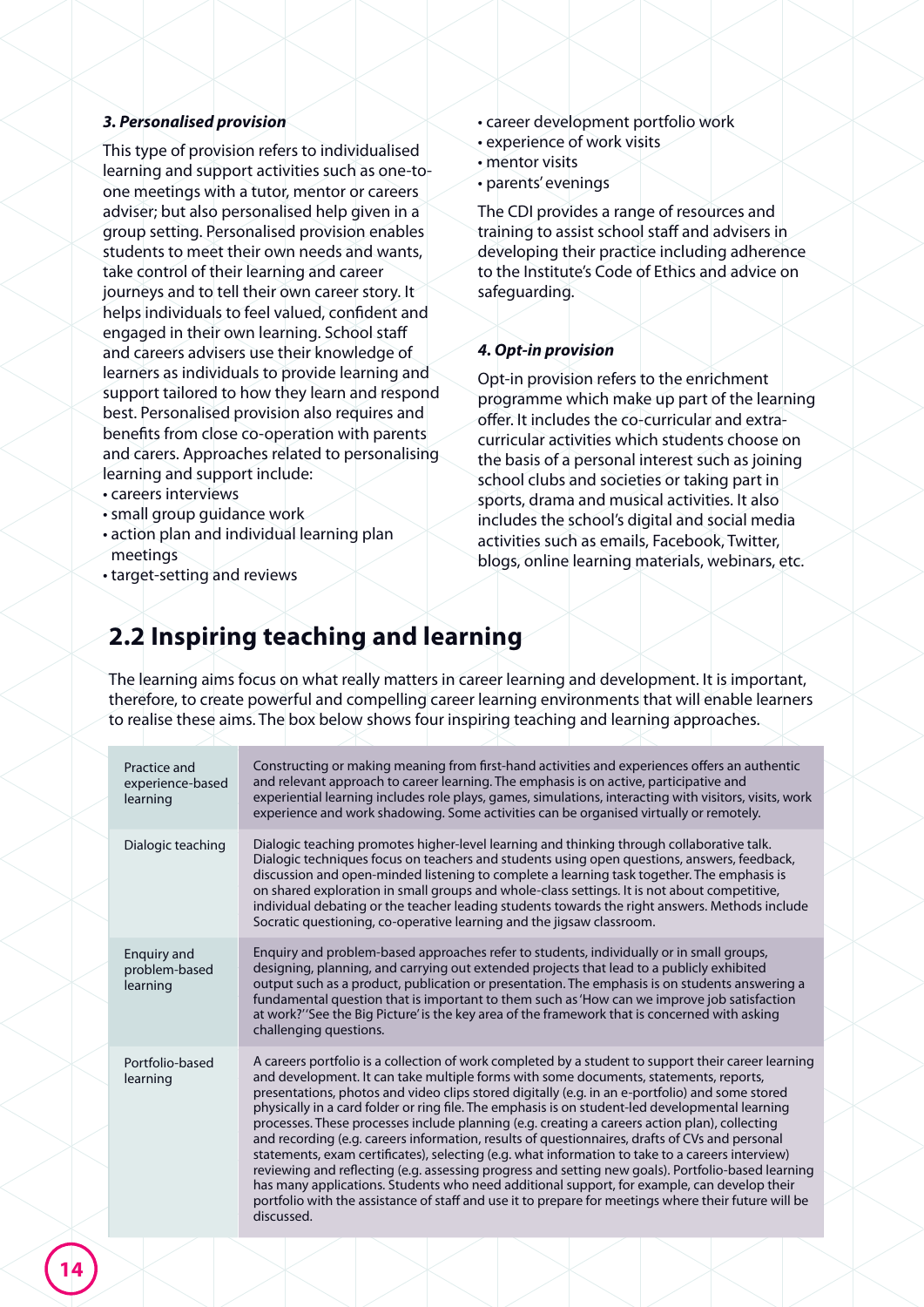## **Annual Careers Plan – Overview of provision**

| <b>Separate provision</b> |       |                         |  |
|---------------------------|-------|-------------------------|--|
| For                       | When  | <b>Additional notes</b> |  |
|                           |       |                         |  |
|                           |       |                         |  |
| Focus                     | Where |                         |  |
|                           |       |                         |  |
|                           |       |                         |  |
|                           |       |                         |  |

| <b>Integrated provision</b> |       |                         |  |
|-----------------------------|-------|-------------------------|--|
| For                         | When  | <b>Additional notes</b> |  |
|                             |       |                         |  |
|                             |       |                         |  |
| Focus                       | Where |                         |  |
|                             |       |                         |  |
|                             |       |                         |  |
|                             |       |                         |  |

| <b>Personalised provision</b> |       |                         |  |
|-------------------------------|-------|-------------------------|--|
| For                           | When  | <b>Additional notes</b> |  |
|                               |       |                         |  |
|                               |       |                         |  |
| Focus                         | Where |                         |  |
|                               |       |                         |  |
|                               |       |                         |  |
|                               |       |                         |  |

| <b>Opt-in provision</b> |       |                         |  |
|-------------------------|-------|-------------------------|--|
| For                     | When  | <b>Additional notes</b> |  |
|                         |       |                         |  |
|                         |       |                         |  |
| Focus                   | Where |                         |  |
|                         |       |                         |  |
|                         |       |                         |  |
|                         |       |                         |  |

**15**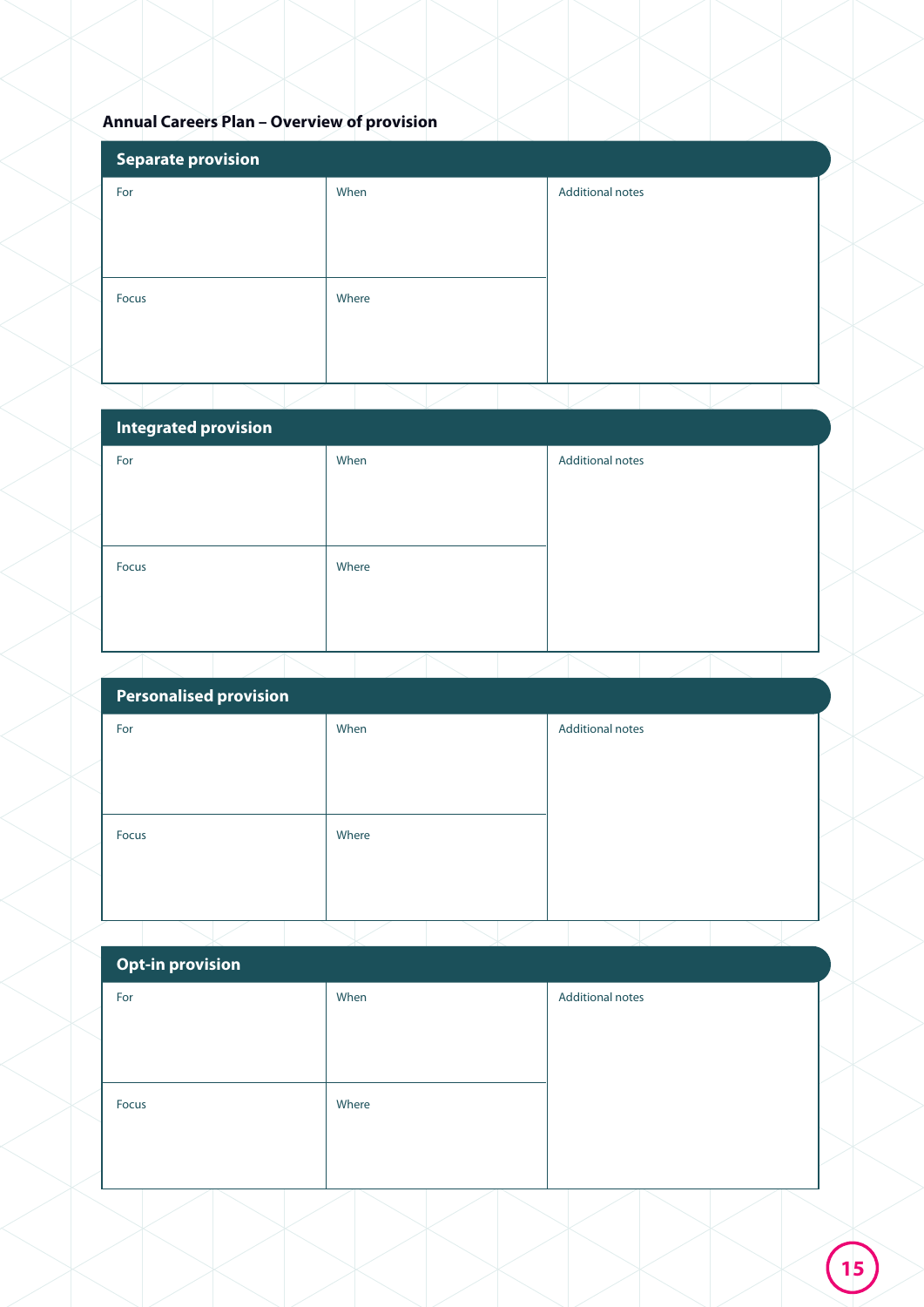## **2.3 Assessing for learning**

Assessment is an integral part of the career learning and development process. Its purpose is to check whether learning outcomes have been achieved. We can distinguish between assessment 'for' learning which is formative and diagnostic and assessment 'of' learning which is summative. Assessment for learning is particularly beneficial as it promotes students' skills of learning how to learn and taking responsibility for their own learning. It is also a non-threatening way of helping students to recognise where they are in their learning, where they need to go, and how best to get there.

Practical tips for teachers include:

- identify how you will assess the outcomes from learning at the planning stage
- check that your approach to assessment is consistent with the overall school policy on assessment
- document your approach to assessment for the benefit of all staff involved in the careers programme. Address issues such as 'Why should we assess?', 'What should we assess?', 'How should we assess?', 'How should we record and/or report the results?', and 'How should we use the results?' Build up a bank of exemplification material to show assessment and standards in practice
- Use aggregated evidence from assessments to inform your evaluation and quality assurance of the careers programme.

#### **Classroom approaches to assessment for learning**

The ESRC TLRP *Learning how to learn* project (2001-2005) identified four key approaches:

#### *Eliciting information*

'Rich questioning' is an important way of finding out where students are in their learning. 'Open' questions give students the opportunity to think and reflect, e.g. 'What would you do differently or better next time? What else?' 'High-order' questions encourage thinking and reasoning, e.g. 'Why would an employer reject

a CV out of hand? 'Hot Seat' questioning (i.e. an extended interaction with one student) is a way of scaffolding learning for the student in the hot seat and it enables the teacher to ask others in the class what they have learned from the exchange.

#### Other ways of eliciting information include:

- Brainstorming what students know already
- Training students to pose questions
- Using polls to review what students are • thinking
- Holding structured discussions
- Getting students to make mind maps
- Using questionnaires and inventories, e.g. psychometric tests, multiple choice quizzes
- Asking students to complete sentences, e.g. 'The most important part of the lesson for me was…'
- Role playing
- Making a presentation or giving a performance of understanding
- Holding focus groups and one-to-one discussions
- Observing students
- Scrutinising course work
- Structuring reflection, e.g. 'two stars and a wish' (This means reviewing two things that went well and one thing that could be improved)

#### *Giving appropriate feedback*

Feedback has a positive impact on performance when it is focused on what needs to be done to improve, and particularly when it gives specific details about how to improve. Students need to act on the feedback in order to benefit so giving students just enough help to take the next step in their learning (i.e. 'scaffolding') is important.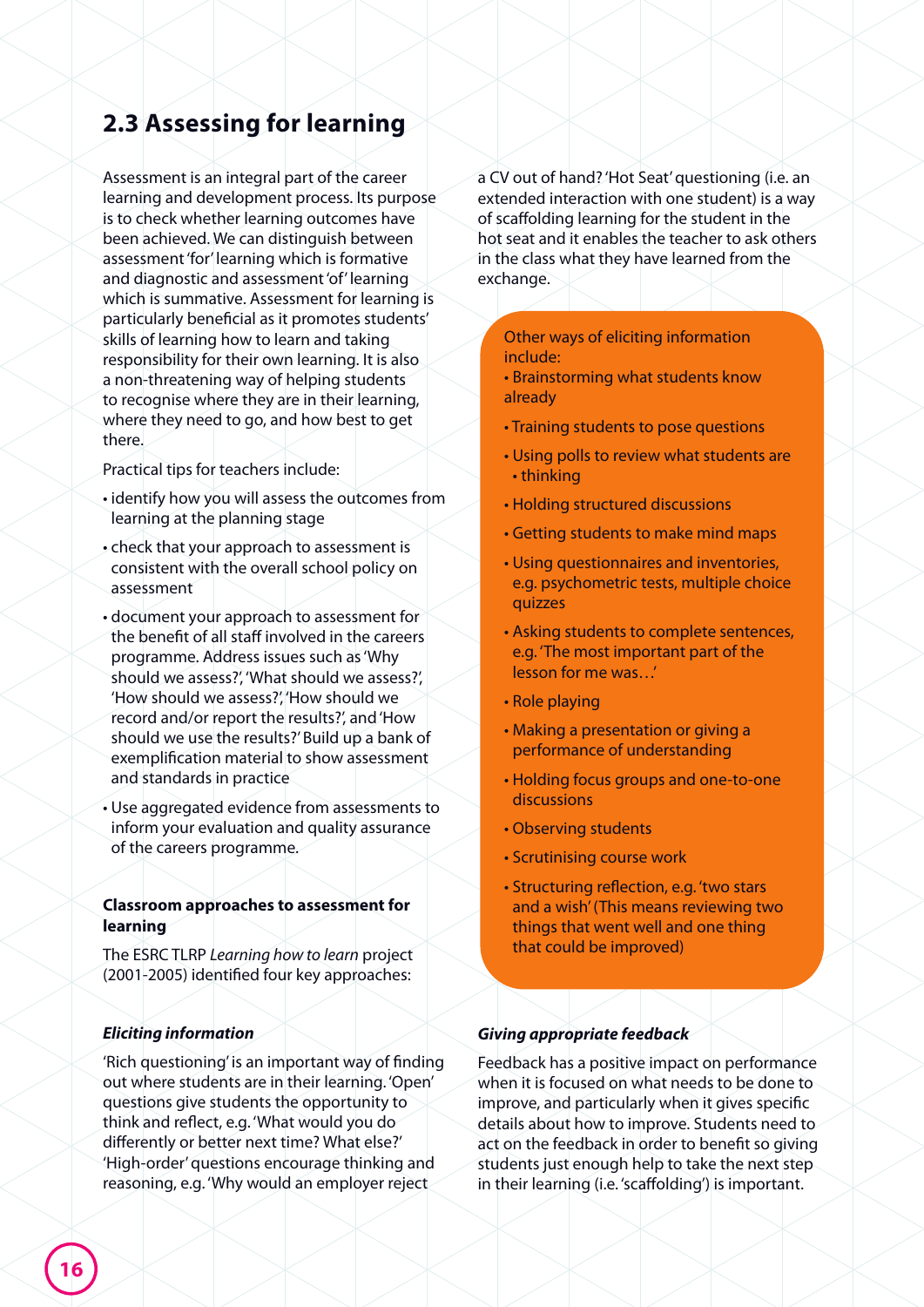Appropriate feedback has been shown to be much more effective than just giving marks and even more effective than giving marks alongside comments.

'SIR' is a useful mnemonic for structuring feedback to students. Start with the student's 'strengths', suggest how the student can 'improve' and finally ask the student for their 'response' to the feedback and the actions they are going to take.

#### *Ensuring students understand quality*

Explaining the assessment criteria to students helps them to understand what you mean by quality. The learning outcomes can be displayed on the whiteboard and explained at the start of a session and reviewed at the end. Using planning/writing frames provides a structure to help students develop their responses.

#### *Carrying out peer and self-assessment*

Students who are taught over a period of time about how to assess their own progress make bigger improvements than those who lack this reflective skill. The 'traffic lights' system is a way of enabling learners to assess their own level of confidence/uncertainty. Towards the end of the lesson, learners can be asked to indicate their understanding of their learning by holding up a green, yellow or red circle, according to whether they feel they have achieved the intended outcomes fully (green), partially (amber) or not at all (red). The teacher can see if there are parts of the lesson that it would be worth going over again or asking students who have achieved the outcomes to help those who are less sure. Another technique is to use 'end-oflesson students' review'. The idea here is that at the beginning of the lesson, one student is appointed as a 'rapporteur' for the lesson. The rapporteur gives a summary of what they have learned in the lesson and answers any questions that learners in the class may have.

Other self-assessment exercises include:

- Profiling, e.g. I did this with a lot of help / with a little help / on my own
- Graded statements
- Rating scales (such as RSMA rarely, sometimes, mostly, always)
- Ranking exercises
- Third-party assessment, e.g. work experience students rate their employability skills and compare their ratings with those given to them by their work experience provider
- An autograph/affirmations book.

#### **Assessment of learning**

Accreditation of learning serves a useful purpose by providing objective, external evidence of achievement. A number of awarding organisations have designed careers and work-related programmes and qualifications for secondary and special schools and colleges including:

Ascentis (https://www.ascentis.co.uk/)

ASDAN (https://www.asdan.org.uk/)

City & Guilds Digital Credentials (https://www.cityandguilds.com/digitalcredentials)

ETCAL (https://www.eta-awards.com/what-wedo/qualifications/)

IBO (https://www.ibo.org/programmes/careerrelated-programme/)

LASER (https://www.laser-awards.org.uk/)

Open Awards (https://openawards.org.uk/)

Pearson (https://www.pearson.com/uk/)

You can search for relevant qualifications on the Register of Official Qualifications (https://register.ofqual.gov.uk/).

> *The CDI framework will provide a useful toolkit to connect all elements of career learning together."* **"**

**Siobhan Neary (Head of the International Centre for Guidance Studies), University of Derby**

**17**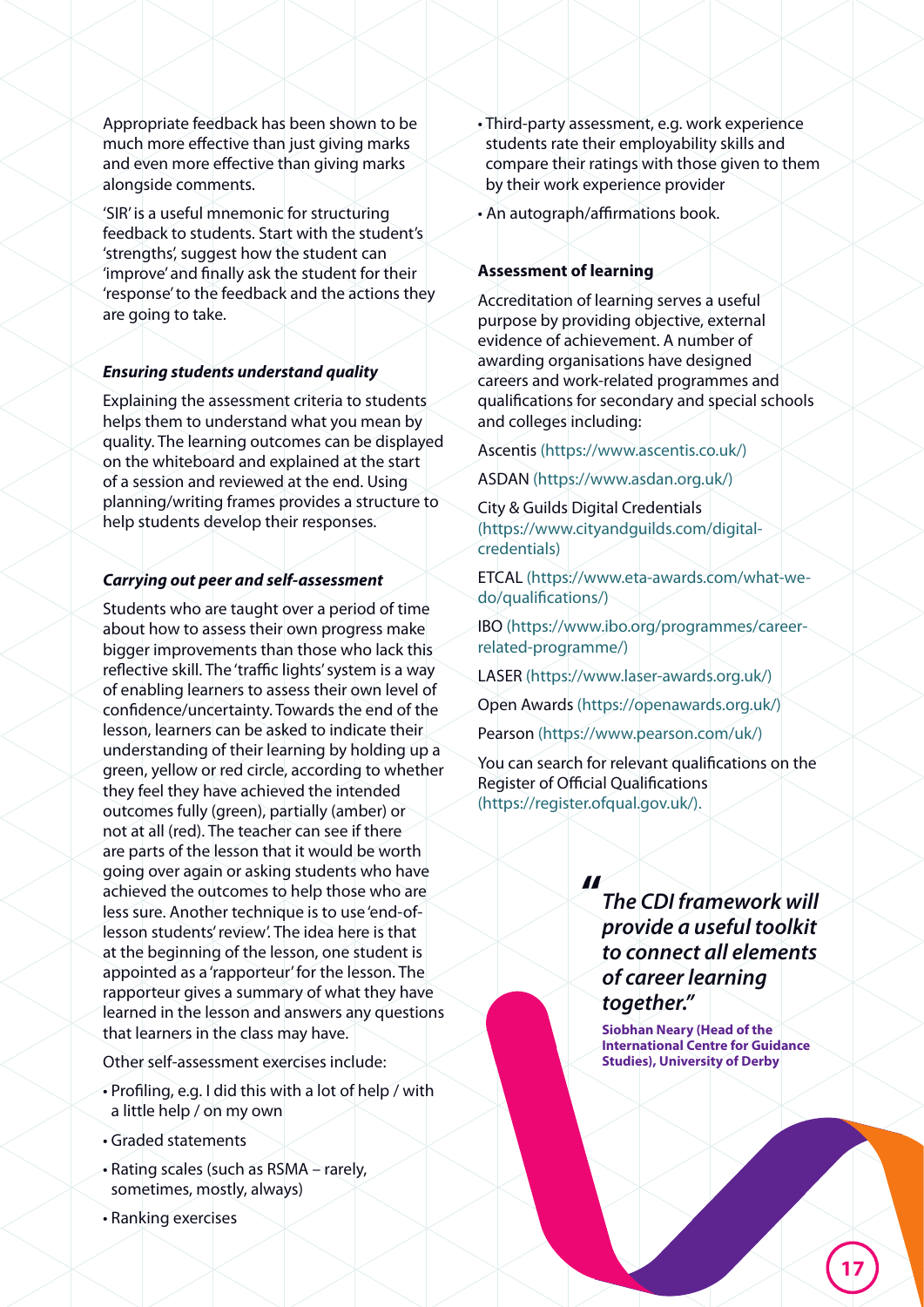## **2.4 Meaningful audits**

This handbook offers a template for auditing your careers programme based on the six learning areas of the framework. Auditing the careers programme is a process of accurately analysing and taking stock of existing provision. It is useful for:

- checking implementation against intentions, especially in relation to what students are learning
- dentifying gaps in the programme and areas for improvement
- finding out if resources are sufficient and if they are being well-used.

Auditing can be time-consuming so it is important to avoid pitfalls such as:

- making it too complicated
- failing to complete it
- turning it into a tick-box exercise
- omitting to involve colleagues whose support you need to implement changes.

To get the most out of auditing your careers programme, you could consider:

• working with an external expert or consultant who can give you advice on how to make judgements about the programme, e.g. if you have the support of an awarding body for the Quality in Careers Standard

- setting up a small team of staff to assist you in gathering evidence, making judgements and deciding how to follow up the audit
- identifying possible weaknesses in the evidence base and cost-effective ways of plugging any gaps, e.g. by organising questionnaires, interviews, focus groups and scrutiny of documents
- auditing your provision in stages so that you can focus on one or two learning areas at a time
- sharing the headline results with endbeneficiaries of the programme (i.e. students, parents/carers, employers, associate education/training providers) to show your commitment to improvement

The partial template below shows a possible way of auditing your careers programme based on the learning areas and aims in the framework.

The grids have a four-point rating scale which can be applied to each learning aim. The scale has only one position to denote 'unsatisfactory' whilst offering you three positions to indicate where the school or college is in its improvement journey. The resulting profile will enable the school or college to see which learning areas it is strong on and which need more attention. The rating scale is explained below:

- All or nearly all students would be able to recognise that they have learnt this (in line with their level of achievement). All or nearly all relevant staff feel confident that they had a high level of expertise in facilitating the learning of this. The programme is very well developed to deliver this outcome. Evidence of students' achievement in learning this is obtained from very well-developed assessment and evaluation.  $4=$
- Most students would be able to recognise that they have learnt this (in line with their level of achievement) Most relevant staff feel confident that they had a high level of expertise in facilitating the learning of this The programme is well developed to deliver this outcome. Evidence of students' achievement in learning this is obtained from well-developed assessment and evaluation.  $\mathbf{z}$
- Many students would be able to recognise that they have learnt this (in line with their level of achievement. Many relevant staf feel confident that they had a fairly high level of expertise in facilitating the learning of this. The programme is fairly well developed to deliver this outcome. Evidence of students' achievement in learning this is obtained from fairly well-developed assessment and evaluation.  $2=$
- No or few students would be able to recognise that they have learnt this (in line with their level of achievement). No or few relevant staff feel confident that they had a fairly high level of expertise in facilitating the learning of this. The programme is not developed enough to deliver this outcome. Evidence of students' achievement in learning has not been obtained from assessment and evaluation.  $1=$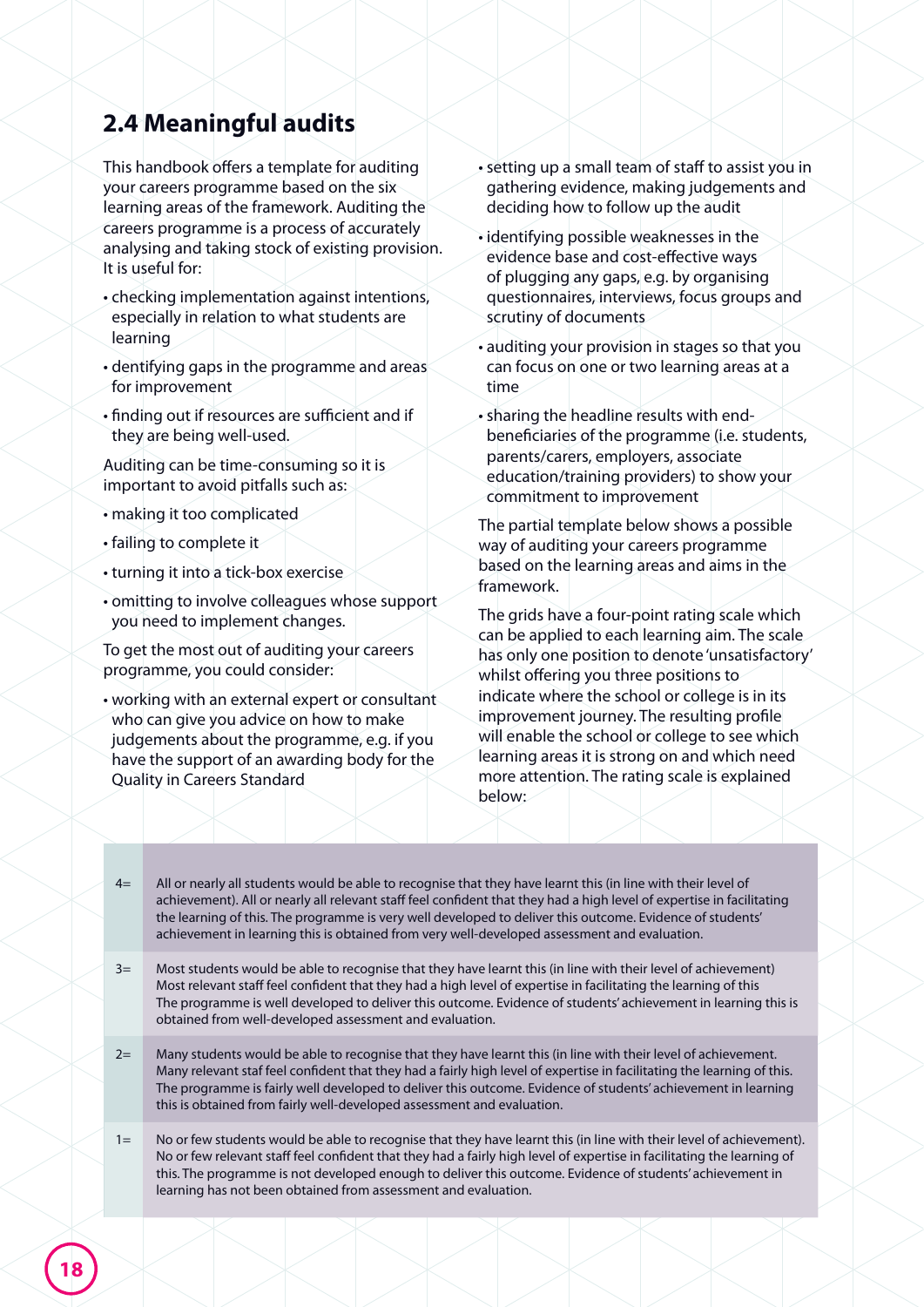### **Key Stage 3**

| <b>Grow throughout life</b>                                                                       |  |  |
|---------------------------------------------------------------------------------------------------|--|--|
| being aware of the sources of help and support available and responding<br>positively to feedback |  |  |
| being aware that learning, skills and qualifications are important for career                     |  |  |
| being willing to challenge themselves and try new things                                          |  |  |
| recording achievements                                                                            |  |  |
| being aware of heritage, identity and values                                                      |  |  |

**Explain how these ratings were determined** *(Impact)*

**Indicate the immediate priorities for development/improvement** *(Implement)*

**Indicate longer term plans** *(Intention)*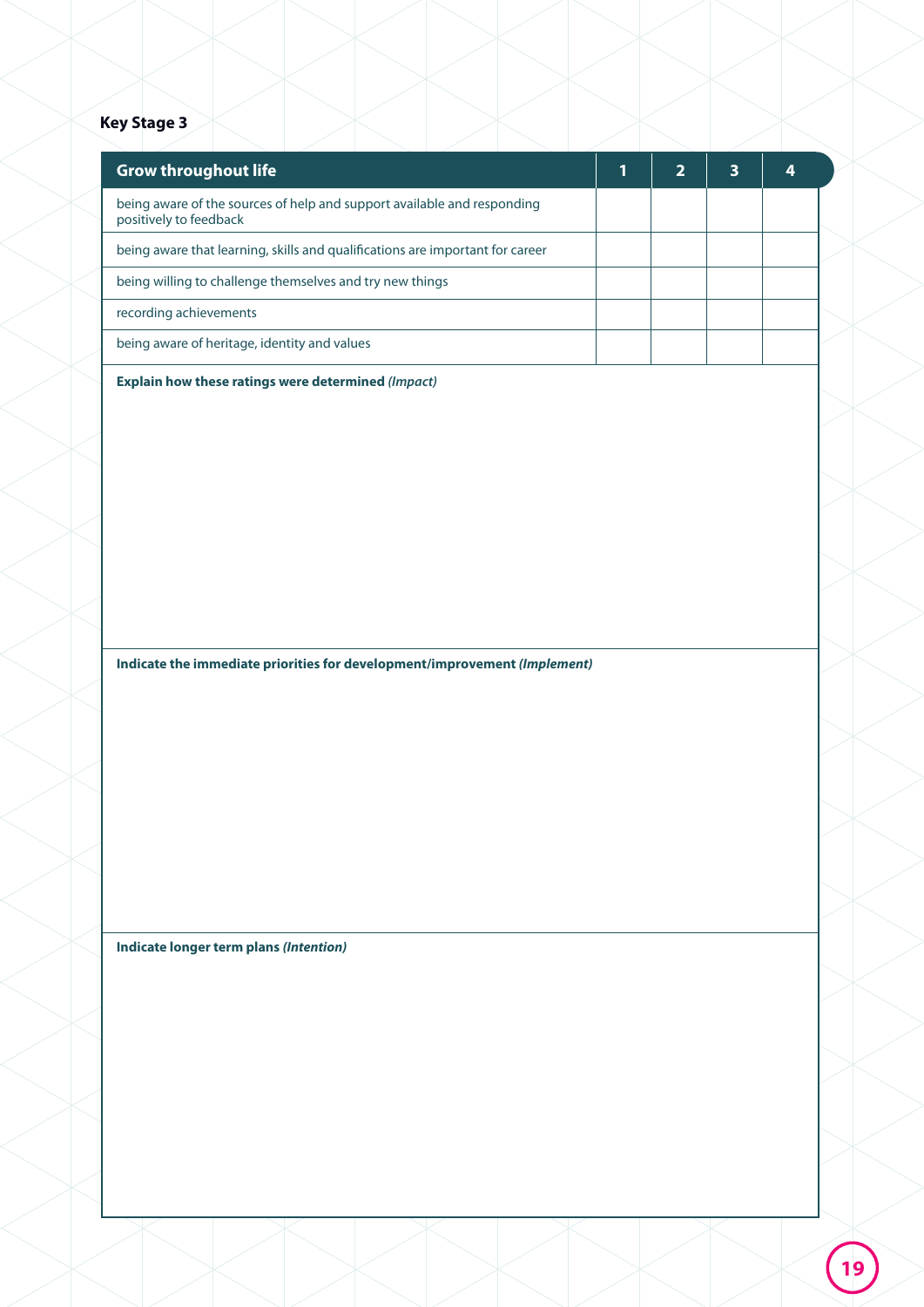## **2.5 Evaluating and assuring quality**

#### **What is evaluation?**

"Evaluation is a process that critically examines a program. It involves collecting and analyzing information about a program's activities, characteristics, and outcomes. Its purpose is to make judgments about a program, to improve its effectiveness, and/or to inform programming decisions" (M.Patton, 1987).

Having made the decision to use the CDI Framework as the bedrock of the design and delivery of your careers programme, it is important that you evaluate its effectiveness.

There are different levels of evaluation and the process should be targeted to specific areas of the programme that you – or others – feel should be addressed. An evaluation process need not be seen as an arduous process which 'has to be done', more as a vital component of your school's careers offer and something that drives improvement.

Evaluation can take different forms and the skill of the evaluator will be in using a combination of methods to produce the most effective and useful result. So, whether it is a student ticking a smiley face after a lesson or a teacher completing an annual online careers questionnaire the responses can be pulled together to provide comprehensive evidence for what is working well and how the school can innovate and change.

The Kirkpatrick Model of Evaluation (1959) identifies four levels of impact from training and education programmes. Careers Leaders can use this model to plan their evaluation process.

#### **Why evaluate?**

This may seem an obvious question, but it is important to clarify the purposes of the evaluation. Without effective evaluation how do schools know that what they are doing is not only fulfilling its function but also that it is as good as it could be? Evaluation meets two needs of the education system: the demand for accountability and the demand for improvement. It can be used to celebrate achievement and generate publicity for positive work. It is important to align our evaluation with those processes in place in schools and colleges to ensure professionalism and credibility.

#### **Kirkpatrick's model**



| <b>Evaluation level</b> | <b>Questions</b>                                                                                         |
|-------------------------|----------------------------------------------------------------------------------------------------------|
| <b>1. Reaction</b>      | What are participants' reactions?<br>Were they happy with the<br>intervention/programme?                 |
| 2. Learning             | What did the participants learn?<br>Where the learning objectives<br>achieved?                           |
| 3. Behaviour            | Has performance changed?<br>Did the participants change<br>their behaviour based on what<br>was learned? |
| <b>4. Results</b>       | Did the behaviour change<br>have a positive effect on the<br>organisation?                               |

When we evaluate, we can also share findings with our community of practice in order to support and inspire others.

#### **How do you evaluate the Framework?**

Using a methodical approach to the evaluation process is likely to lead to the most accurate and successful results. For a simple approach to this question, follow these steps, adapted from the NHS Cambridgeshire Evaluation Toolkit (https://clahrc-cp.nihr.ac.uk/wp-content/ uploads/2012/07/Full\_Evaluation\_Toolkit.pdf):

1. Do you really need to conduct an evaluation?

2. Decide if there are others who can support you in your evaluation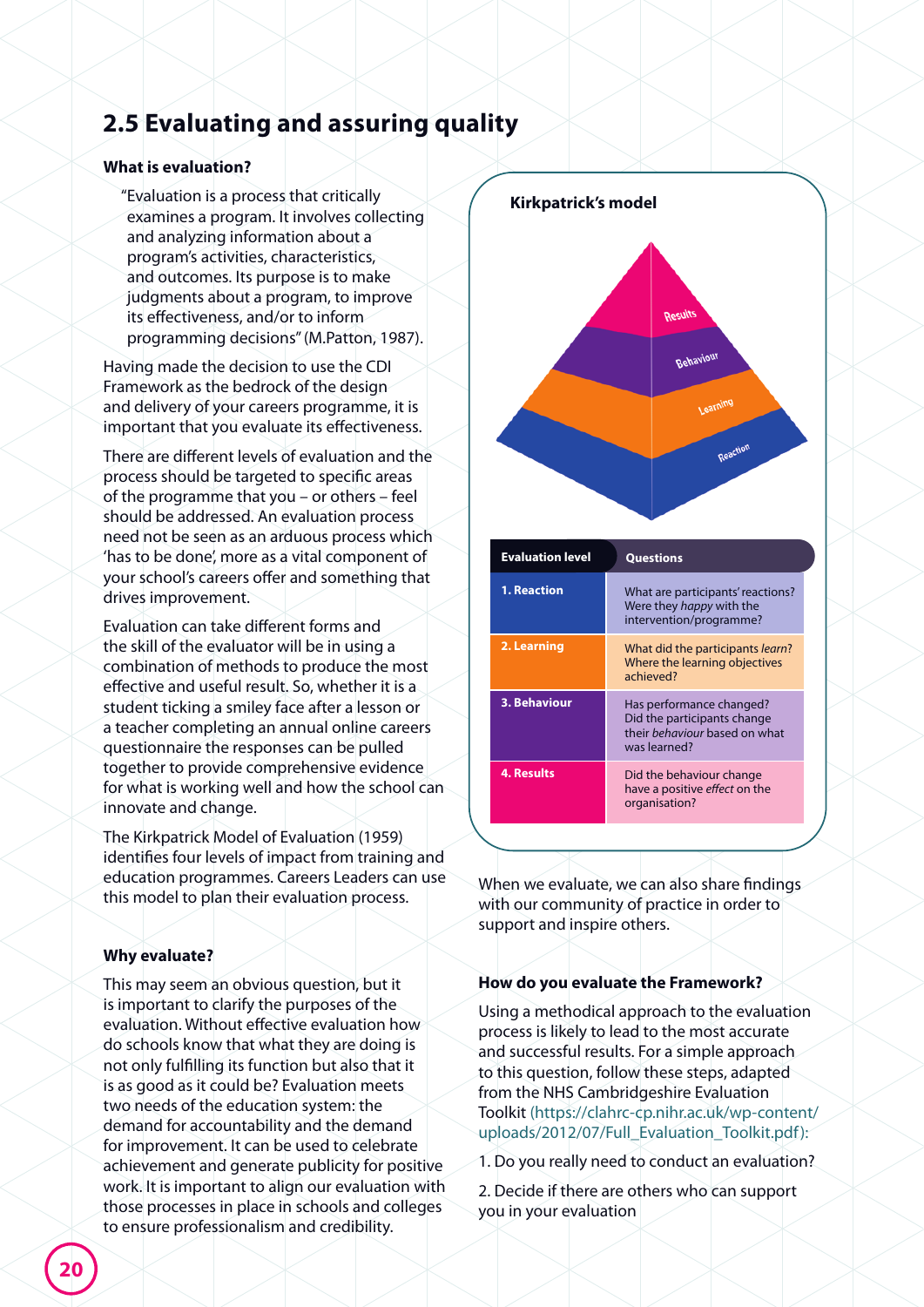- 3. Select the participants
- 4. Define your questions
- 5. Clarify the resources available to you

6. Ensure you have taken into account any ethical considerations

7. Check the expectations of the audience for the evaluation

8. Select the time for the evaluation to take place

9. Select the methods

10. Consider how the results are to be shared and who with

11. Ensure the outcomes feed into next year's careers plan.

Before you begin, it is important to explore the existing methods of evaluation in your school that you can use to support and quantify aspects of the careers programme (e.g. parental surveys).

It is also worth considering linking evaluation with key points in the year so that the exercise is given heightened prominence amongst other staff, e.g. during an internal process such as GCSE options time or an external event such as National Careers Week.

When we begin to think about how to measure impact it is important to understand what we know at the start of the process in order to be able to quantify what has been achieved. For example, simply evaluating students' knowledge of the labour market at the end of Year 10 would not yield meaningful data if their starting point at the beginning of the year was not known.

#### **What are the essentials of a good evaluation of the Framework?**

The evaluation of the CDI Framework should not be seen as an isolated activity within the school. Rather it should be treated as an integral part of the holistic preparation of students for the world of work, making a positive contribution to their education, personal development and career planning. As such, the mission statement, values and overall direction of the school needs to be integral to the design and execution of the evaluation.

A simple checklist can support this aim by ensuring that:

1. the evaluation sits within the wider strategic aims of the school

2. there is a defined reporting mechanism through to decision-maker

3. results are shared with participants and stakeholders

4. the evaluation has the support of all those involved

5. a 'do no harm' approach to evaluation covers confidentiality, consent and data-sharing

6. the evaluation is designed to lead to recommendations for action.

#### **What methods should be used to evaluate the Framework?**

There are a number of standard methods that can be used to evaluate elements of the Framework. The key is to identify the most appropriate method for the specific learning area, or outcomes, being evaluated.

The most common methods of primary data collection are

- Interviews (structured, semi-structured, unstructured)
- Focus groups
- Questionnaires
- Observations

The most common methods of secondary data collection are mainly via scrutiny of documentation, e.g.:

- Student work
- Educator feedback
- Publications, newsletters and social media
- Public records and accounts.

A common practice is to combine two or more methods of evaluation when more certainty is required over an issue. This process is called triangulation and can improve the accuracy of the evaluation.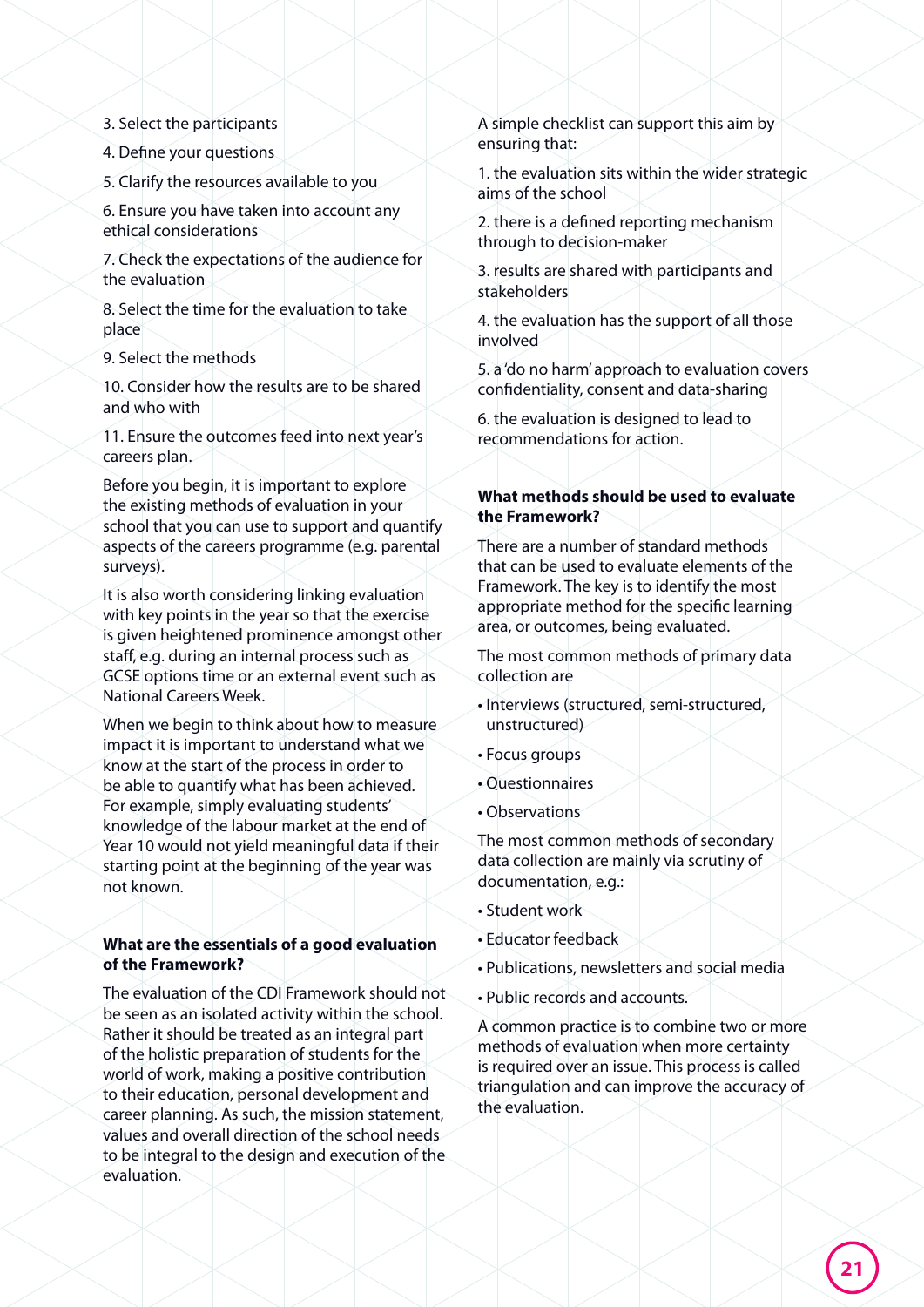#### **How do you make the process as easy as possible?**

Perhaps the most useful advice is to try to maintain a self-evaluation mindset! This needn't be an onerous task – simply using a physical or online folder of evidence can support the evaluation process. It is only a short step from this to making the decision to opt for a fullscale external evaluation of the school's careers provision by registering for the Quality in Careers Standard.

The process should also be something that is discussed with a line manager to ensure a good return on investment.

#### **What else could you consider?**

Evaluation is not only extremely revealing about a school or college's provision, but it can also be thought-provoking and fun! Think about involving other key people in the evaluation who can provide a different slant to the process and enable fresh thinking. As well as students, teachers and other staff, how about involving the following groups of people:

- Parents and carers: Do they notice career maturation in their children?
- Governors: Are they aware of what is happening in the careers space?
- Employers: What do they want to see from young workers in the area?
- Alumni: What careers experiences do former students feel they 'should' have had?

#### **Getting started**

The following are examples of elements of a careers programme that could be evaluated using the new CDI Framework. First look at the six learning areas then cross-reference them with the activities, processes and features shown in the box below:

#### *Learning areas*

- 1. Grow throughout life
- 2. Explore possibilities
- 3. Manage career
- 4. Create opportunities
- 5. Balance life and work
- 6. See the big picture

*Examples of activities, processes and features* 

| <b>Activities</b>                | <b>Processes</b>              | <b>Features</b>                |
|----------------------------------|-------------------------------|--------------------------------|
| Careers lesson                   | Careers topic or<br>module    | Careers<br>noticeboards        |
| Assembly                         | Series of<br>assemblies       | School website                 |
| Tutor period                     | <b>Tutorial</b><br>programme  | Careers software<br>programs   |
| Employer<br>presentation         | Employer<br>engagement        | Departmental<br>displays       |
| Careers within a<br>subject      | Careers in the<br>curriculum  | School planner                 |
| Options lesson                   | <b>Options process</b>        | Options<br>booklets            |
| Parents evening                  | Parental<br>engagement        | Social media                   |
| Careers fair                     | Careers events                | <b>Newsletters</b>             |
| Higher<br><b>Education visit</b> | <b>HE</b> awareness           | Prospectus                     |
| Apprenticeship<br>presentation   | <b>Technical</b><br>education | <b>Banner stands</b>           |
| Work experience                  | Workplace<br>experiences      | Volunteering/<br>social action |

## **2.6 Professional learning**

Planned professional learning activities will support the successful implementation of the career development framework. The Careers Leader is best placed to negotiate and organise a multi-stranded professional learning strategy which comprises some or all of the following elements:

- High-level inputs for senior leaders and governors, e.g. succinct, bullet-pointed presentations at senior leadership team meeting and governing body meetings focusing on the impact and outcomes for students of implementing the framework well
- Awareness-raising activities for all teaching and teaching support staff to include internal communications, briefings at staff meetings and one-to-one discussions. These activities will help to promote understanding of the new framework as well as begin to influence the perceptions of staff about the importance of linking curriculum learning to careers and their roles in facilitating students' career development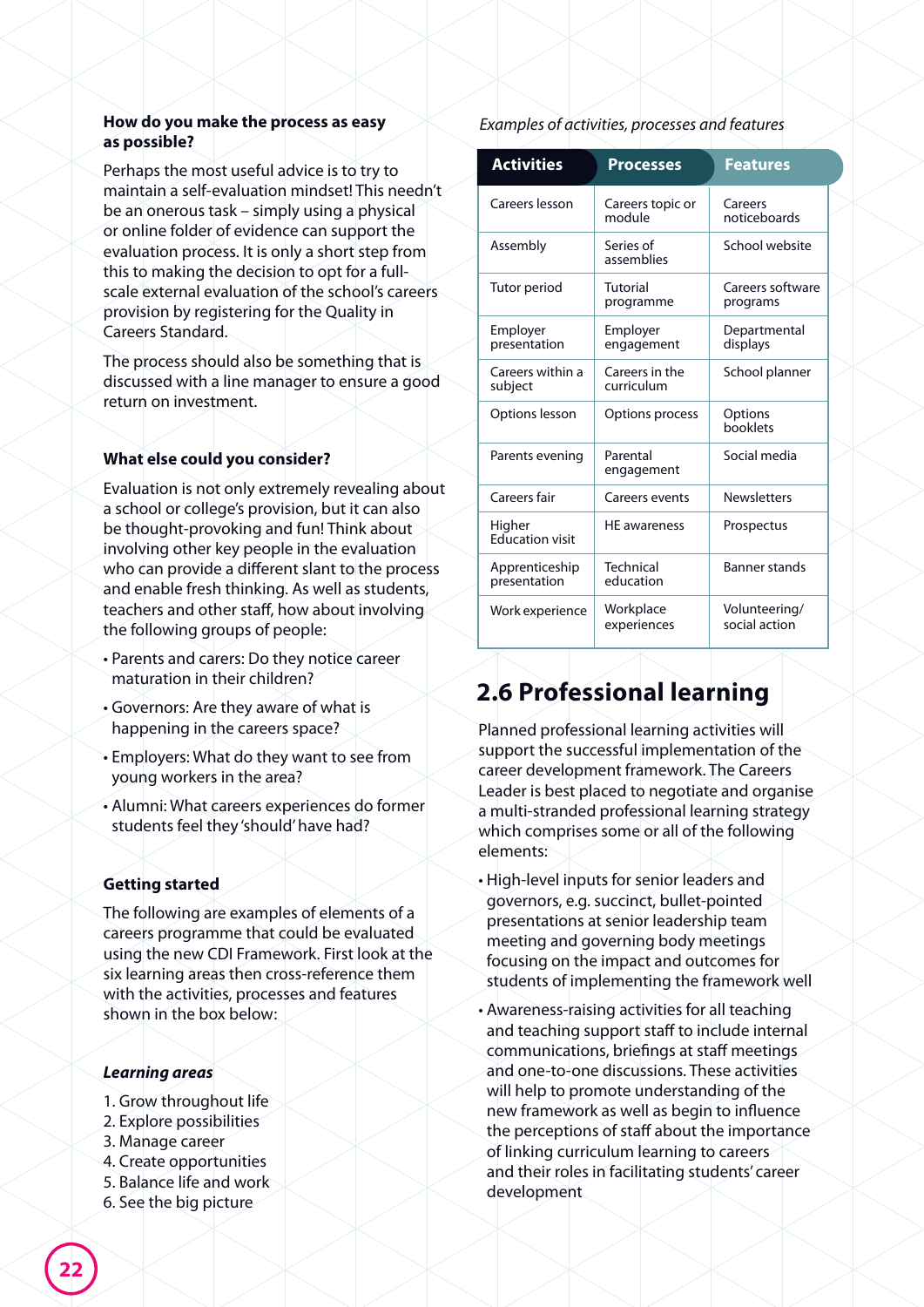- Creating opportunities for close professional collaboration focusing on developing and improving practice, e.g. team-teaching in lessons, setting up working groups to run projects and co-operating with external education partners
- Encouraging staff to reflect on their practice in embedding career development learning in the curriculum
- Creating an online professional library with examples of projects and resources to promote students' career development which have been completed by staff themselves. Examples work best when they show the professional learning journey from the design stage to evaluation

• Encouraging staff to attend face-to-face and virtual training events, where appropriate, such as those organised by the CDI. This can also include supporting staff who are interested in gaining accredited qualifications. Many post-graduate teaching and leadership qualifications provide scope for participants to undertake small-scale research projects which provides scope for them to investigate specific aspects of students' career development

## **3 Useful links and resources**

Visit the Career Development Framework page on the CDI website (https://www.thecdi.net/ Home) to access the latest supplementary resources to accompany the handbook. The CPD Resources section in the members area of the CDI website also includes a wide range of useful resources.

The CEC Resource Directory provides a detailed list of resources to assist schools in implementing their careers programmes (https://resources.careersandenterprise.co.uk/)

The Careers section of the Greater London Authority website provides some useful ideas and resources (https://www.london.gov.uk/ what-we-do/education-and-youth/preparingyoung-people-workplace).

Chapter 5 of *London Ambitions: Shaping a successful careers offer for all young Londoners*  (2015) offers a framework of learning outcomes for 7-18-year-olds. It can be downloaded at https://www.researchgate.net/ publication/280153211\_London\_Ambitions Shaping a Successful Careers Offer for all Young\_Londoners

The career management skills framework developed by the LEADER project is grouped around five main areas: personal effectiveness, managing relationships, finding and accessing work, managing life and career, and understanding the world (http://www.leaderproject.eu/)

*The Blueprint for Careers: a guide for users* published by the Learning and Skills Improvement Service (LSIS) in 2012 provides a framework of career competencies for England derived from earlier versions in North America and Australia. (https://repository. excellencegateway.org.uk/LSIS2013-04a-BlueprintForCareersUserGuide.pdf).

The Welsh Government is introducing a new curriculum for 3-16-year-olds in which Careers and Work-related Experiences (CWRE) is a crosscutting theme. Visit the Careers Wales website to find out more about their range of professional and classroom resources (https://careerswales. gov.wales/)

Skills Development Scotland: My World of Work https://www.myworldofwork.co.uk/ includes lesson plans, articles and resources for teachers https://www.myworldofwork.co.uk/partnerresources